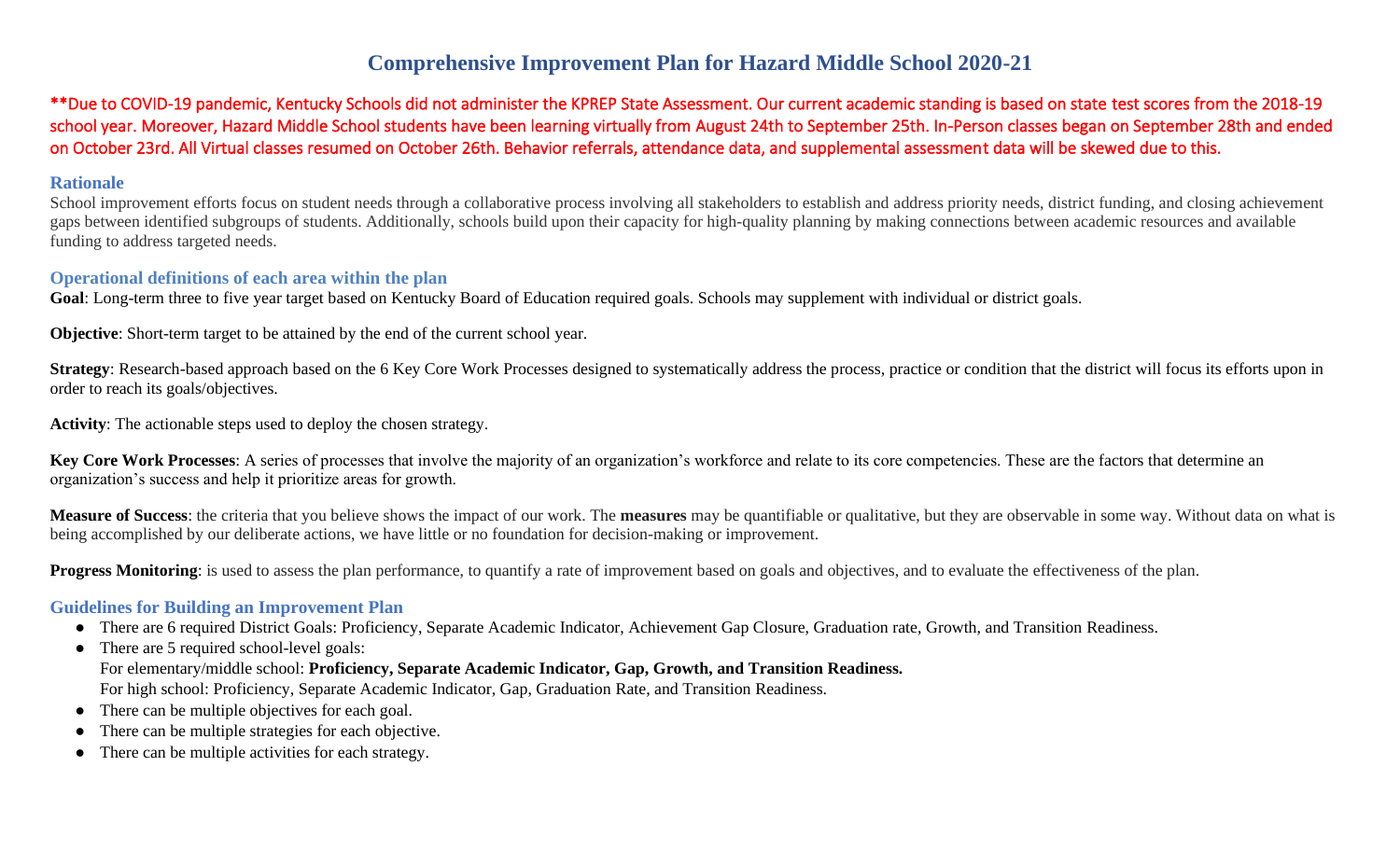### **Goal 1: By 2024, Hazard Middle School will increase the combined Reading and Math percentage of proficient/distinguished students from 52.05% to 59.22%. Separately, Reading from 59.50% to 65.58% and Math from 43.70% to 52.15%.**

| Which Strategy will the district use to address this goal? (The | Which Activities will the district deploy based on the strategy or strategies | In the following chart, identify the timeline for the activity or |
|-----------------------------------------------------------------|-------------------------------------------------------------------------------|-------------------------------------------------------------------|
| Strategy can be based upon the six Key Core Work Processes      | chosen? (The links to the Key Core Work Processes activity bank below         | activities, the person(s) responsible for ensuring the fidelity   |
| listed below or another research-based approach. Provide        | may be a helpful resource. Provide a brief explanation or justification for   | of the activity or activities, and necessary funding to execute   |
| justification and/or attach evidence for why the strategy was   | <i>the activity.</i>                                                          | the activity or activities.                                       |
| chosen.)                                                        | <b>KCWP1: Design and Deploy Standards Classroom Activities</b>                |                                                                   |
| <b>KCWP 1: Design and Deploy Standards</b>                      | KCWP2: Design and Deliver Instruction Classroom Activities                    |                                                                   |
| <b>KCWP 2: Design and Deliver Instruction</b>                   | <b>KCWP3: Design and Deliver Assessment Literacy</b>                          |                                                                   |
| <b>KCWP 3: Design and Deliver Assessment Literacy</b>           | <b>Classroom Activities</b>                                                   |                                                                   |
| <b>KCWP 4: Review, Analyze and Apply Data</b>                   | KCWP4: Review, Analyze and Apply Data Classroom Activities                    |                                                                   |
| KCWP 5: Design, Align and Deliver Support                       | KCWP5: Design, Align and Deliver Support Classroom Activities                 |                                                                   |
| <b>KCWP 6: Establishing Learning Culture and Environment</b>    | KCWP6: Establishing Learning Culture and Environment                          |                                                                   |
|                                                                 | <b>Classroom Activities</b>                                                   |                                                                   |

| Objective                                                                                                                                                                                                                                                                                                                                                                                                                                                         | <b>Strategy</b>                                                                                                                                 | <b>Activities to Deploy Strategy</b>                                                                                                                                                                                                                                                                                                                                                                                                                                                                                                                                                                                                                                                                                                                                            | <b>Measure of Success</b>                                                                                                                                                              | <b>Progress Monitoring</b>                                                                                  | <b>Funding</b>                                  |
|-------------------------------------------------------------------------------------------------------------------------------------------------------------------------------------------------------------------------------------------------------------------------------------------------------------------------------------------------------------------------------------------------------------------------------------------------------------------|-------------------------------------------------------------------------------------------------------------------------------------------------|---------------------------------------------------------------------------------------------------------------------------------------------------------------------------------------------------------------------------------------------------------------------------------------------------------------------------------------------------------------------------------------------------------------------------------------------------------------------------------------------------------------------------------------------------------------------------------------------------------------------------------------------------------------------------------------------------------------------------------------------------------------------------------|----------------------------------------------------------------------------------------------------------------------------------------------------------------------------------------|-------------------------------------------------------------------------------------------------------------|-------------------------------------------------|
|                                                                                                                                                                                                                                                                                                                                                                                                                                                                   |                                                                                                                                                 |                                                                                                                                                                                                                                                                                                                                                                                                                                                                                                                                                                                                                                                                                                                                                                                 |                                                                                                                                                                                        | Date & Notes                                                                                                |                                                 |
| <b>Objective 1:</b><br>By 2021, Hazard Middle<br>School will increase the<br>Reading percentage of<br>proficient/distinguished<br>students from 59.50% to<br>61.53%. (All Grades)<br>Objective 2:<br>By 2021, Hazard Middle<br>School will increase the Math<br>percentage of<br>proficient/distinguished<br>students from 43.70% to<br>46.50%. (All Grades)<br>Objective 3:<br>By 2021, Hazard Middle<br>School will increase the<br>Proficiency Indicator score | *Design & Deliver<br><b>Instruction: Ensure</b><br>congruence is present<br>between standards, learning<br>targets, and assessment<br>measures. | *Professional Development for teachers to<br>ensure teacher effectiveness and student<br>growth.<br>*A Professional Development Plan for<br>Schools will be developed and implemented<br>for the 2020-21 school year.<br>*Lesson Plans & Curriculum Maps will be<br>developed to ensure quality instruction.<br>*Learning Targets aligned with standards will<br>be posted in every classroom to ensure<br>quality instruction.<br>*Students will be formatively assessed daily<br>to ensure mastery and student growth.<br>*Word Walls will be posted in every<br>classroom to build vocabulary.<br>*Analyzing data from KPREP scores &<br>categories in each subject area that needs<br>work.<br>*Analyzing data from supplemental<br>assessments, such as CERT Assessment or | *KPREP Data<br>*CERT Data<br>*MAP Data<br>*Formative Assessment Data<br>Person(s) Responsible:<br>*Principal<br>*Guidance Counselor<br><i>*</i> Teachers<br>*Perry Promise<br>*GEAR UP | *Monthly SBDM<br>Meetings<br>*Monthly Board<br>Meetings<br>*Bimonthly PLC<br>Meetings<br>*Quarterly Reports | *SBDM<br>*Title 1<br>*Perry Promise<br>*GEAR UP |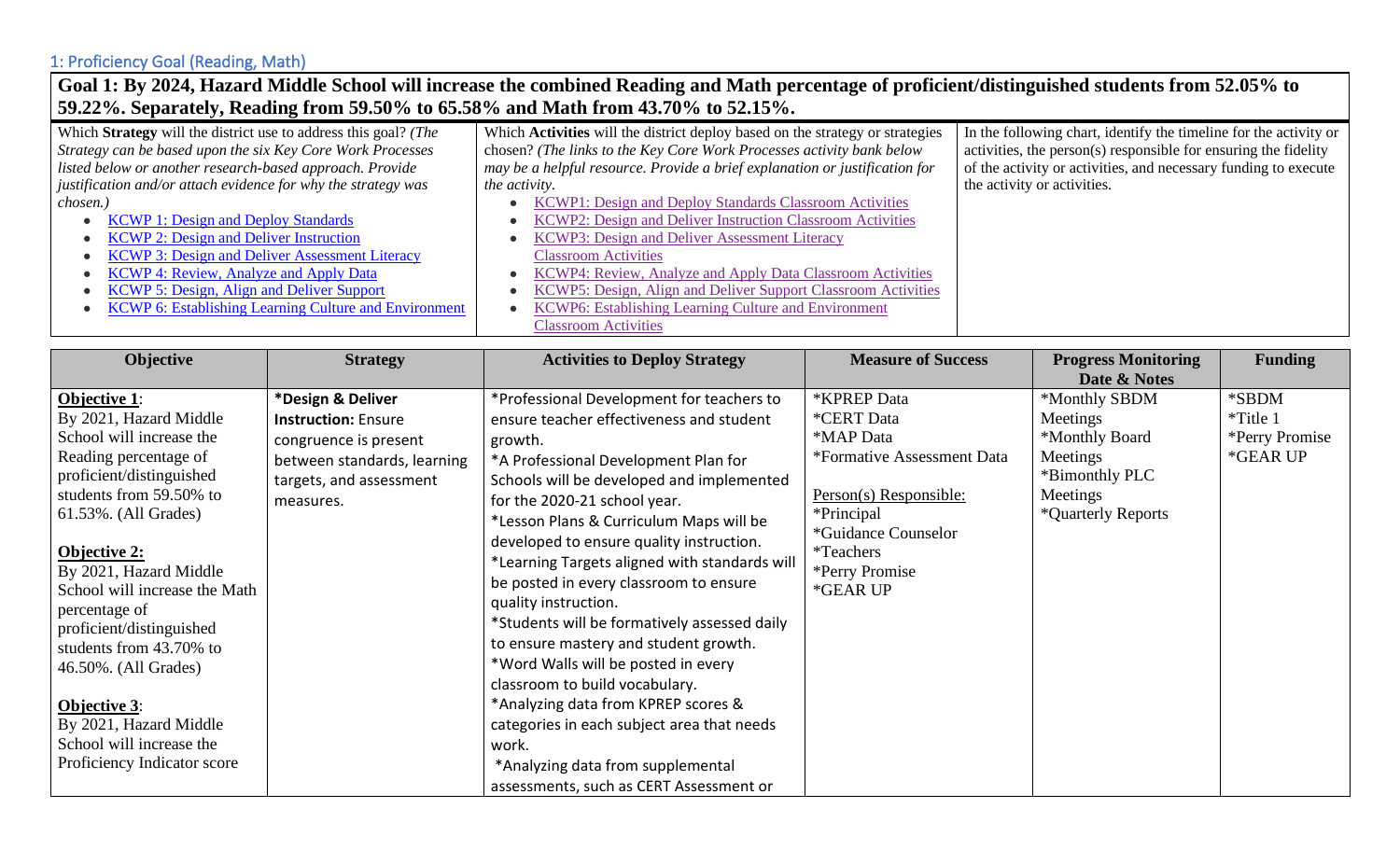| from $73.1$ (medium) to $76.0$<br>(high).<br><b>Objective 4:</b><br>By 2021, Hazard Middle                                                                                                               | *Design & Deliver                                                                                                                                                                                                | MAP Assessment, to address student needs<br>and develop caseloads and RTI placement for<br>intervention.<br>*Offer RTI (Response to Intervention) classes                                                                                                                                                                                                                                                                                                                                                                                                                                                                                                                                                                                                                                                                          | *RTI Data<br>*PBIS Data                                                                                                                                            | *Monthly SBDM<br>Meetings                                                                                   | *SBDM<br>*Title 1                               |
|----------------------------------------------------------------------------------------------------------------------------------------------------------------------------------------------------------|------------------------------------------------------------------------------------------------------------------------------------------------------------------------------------------------------------------|------------------------------------------------------------------------------------------------------------------------------------------------------------------------------------------------------------------------------------------------------------------------------------------------------------------------------------------------------------------------------------------------------------------------------------------------------------------------------------------------------------------------------------------------------------------------------------------------------------------------------------------------------------------------------------------------------------------------------------------------------------------------------------------------------------------------------------|--------------------------------------------------------------------------------------------------------------------------------------------------------------------|-------------------------------------------------------------------------------------------------------------|-------------------------------------------------|
| School will increase yearly<br>attendance from 93.74% to<br>97%. Daily attendance will be<br>monitored to ensure that<br>students are in class so that<br>higher student achievement<br>can be achieved. | <b>Instruction: Establish</b><br>communication protocols for<br>parents/guardians regarding<br>placement and progress in<br>intervention support<br>systems.                                                     | for student intervention and growth.<br>*Offer ESS (Extended School Services) for<br>student intervention and growth.<br>*Offer a Study Skills class once a week for<br>students to work on assignments, receive<br>intervention, and work on establishing<br>effective study skill habits.<br>*Monthly PBIS meetings to discuss<br>behavioral interventions and data.<br>*Monthly SBDM Meetings.<br>*Bi-monthly PLC Meetings.<br>*Open-House for parents/guardians to have<br>the opportunity to meet with teachers to<br>discuss progress, KPREP scores, CERT/MAP<br>scores, and their child's ILP.<br>*Family Engagement opportunities for<br>students and parents/guardians, such as<br>Literacy Night.<br>*School website for upcoming events and<br>news at HMS.<br>*Utilize Perry Promise, GEAR UP, and Family<br>Resource. | Person(s) Responsible:<br>*Principal<br>*Guidance Counselor<br><i>*</i> Teachers<br>*Perry Promise<br>*GEAR UP<br>*Family Resource Director                        | *Monthly Board<br>Meetings<br>*Bimonthly PLC<br>Meetings<br>*Quarterly Reports                              | *Perry Promise<br>*GEAR UP                      |
|                                                                                                                                                                                                          | *Design & Deliver<br><b>Instruction:</b> Ensure item<br>analysis methods are<br>occurring within PLCs to<br>evaluate instructional<br>effectiveness and determine<br>if instructional adjustments<br>are needed. | *Bi-monthly PLC meetings to determine<br>instructional improvements based on<br>student evidence/data and make planning<br>adjustments.<br>*Analyzing data from KPREP & CERT/MAP<br>scores, along with the categories in each<br>subject area that needs work.<br>*SBDM & Board meetings to discuss school-<br>wide progress.                                                                                                                                                                                                                                                                                                                                                                                                                                                                                                      | *KPREP Data<br>*CERT Data<br>*MAP Data<br>*Walk-through Data<br>Person(s) Responsible:<br>*Principal<br>*Guidance Counselor<br><i>*</i> Teachers<br>*Perry Promise | *Monthly SBDM<br>Meetings<br>*Monthly Board<br>Meetings<br>*Bimonthly PLC<br>Meetings<br>*Quarterly Reports | *SBDM<br>*Title 1<br>*Perry Promise<br>*GEAR UP |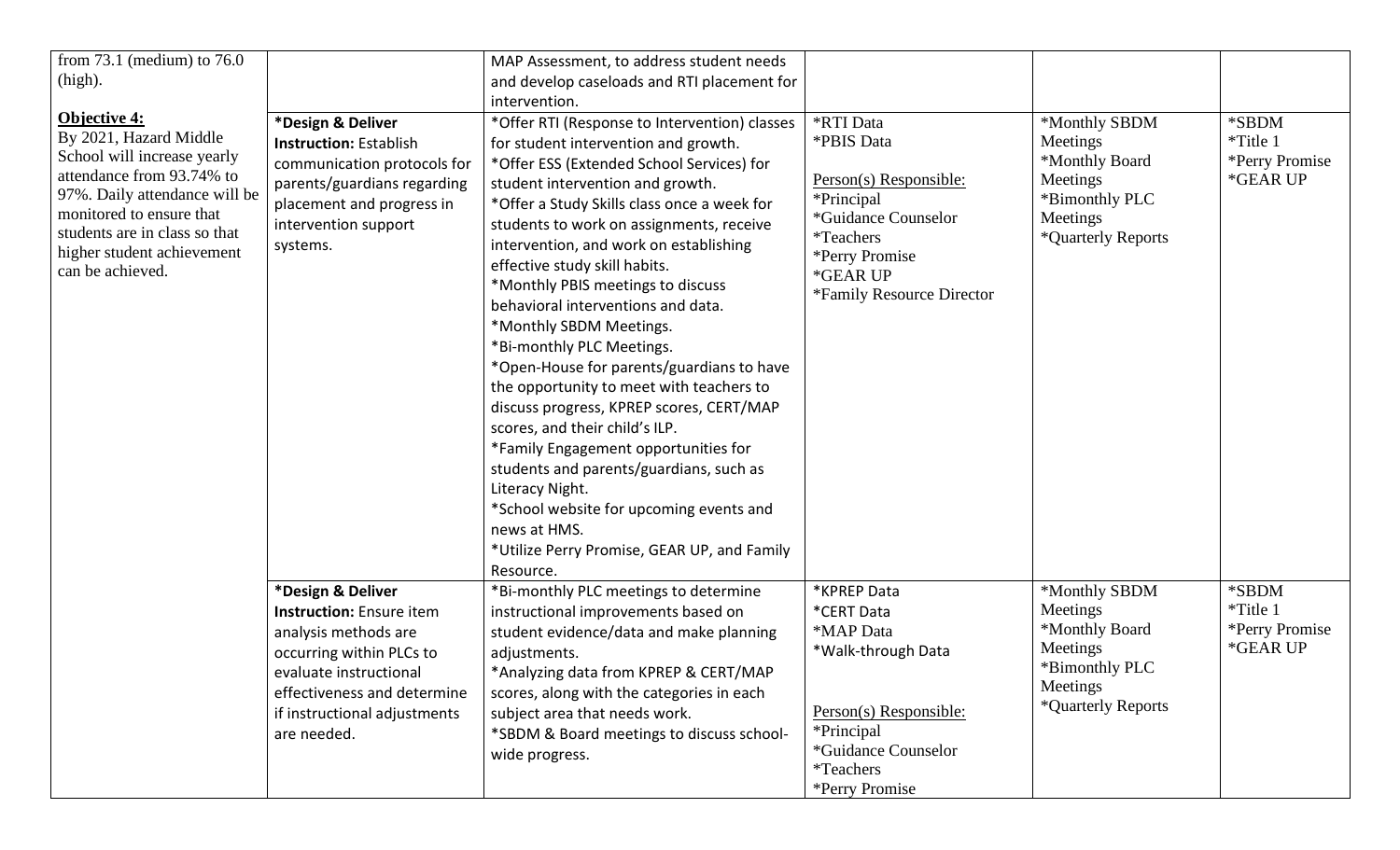|                                  |                               | *Walk-through data to ensure teacher and         | *GEAR UP                                |                    |                |
|----------------------------------|-------------------------------|--------------------------------------------------|-----------------------------------------|--------------------|----------------|
|                                  |                               | instructional effectiveness.                     |                                         |                    |                |
|                                  | *Review, Analyze, & Apply     | *HMS will make adequate efforts to contact       | Person(s) Responsible:                  | *Monthly SBDM      | *SBDM          |
|                                  | Data: Ensure that teachers    | each absent student daily.                       | *DPP                                    | Meetings           | *Title 1       |
|                                  | and the attendance clerk will | *Teachers will send notification letters to      | *Principal                              | *Monthly Board     | *Perry Promise |
|                                  | monitor student attendance    | parents after 3 unexcused absences; three        | *Guidance Counselor                     | Meetings           | *GEAR UP       |
|                                  | and report to administrators  | more will result in a letter from the principal, | <i>*</i> Teachers                       | *Bimonthly PLC     |                |
|                                  | truant students.              | and after that, district DPP will be notified    | *Attendance Clerk                       | Meetings           |                |
|                                  |                               | for further follow-up.                           | *Perry Promise                          | *Quarterly Reports |                |
|                                  |                               | *If deemed necessary, staff will conduct a       | *GEAR UP                                |                    |                |
|                                  |                               | home visit.                                      | *Family Resource Director               |                    |                |
|                                  |                               | *The attendance committee will meet              | *School Resource Officer                |                    |                |
|                                  |                               | monthly to discuss chronic absenteeism and       |                                         |                    |                |
|                                  |                               | identify strategies to improve attendance.       |                                         |                    |                |
| **Objective 5:                   |                               | *Teachers will use Google Classroom and          | Person(s) Responsible:                  |                    |                |
| <b>Hazard Middle School will</b> |                               | Google Meet to teach virtually. Teachers will    | *Principal                              |                    |                |
| execute a successful Virtual     |                               | record their lessons and upload resources for    | *Guidance Counselor                     |                    |                |
| Learning Program during the      |                               | students to refer to.                            | <i>*Teachers</i>                        |                    |                |
| COVID-19 pandemic.               |                               | *Students will be provided with a school         | *Office Staff                           |                    |                |
|                                  |                               | chrome book to learn virtually at home.          | *Perry Promise                          |                    |                |
|                                  |                               | *Teachers/Office Staff/Family Resource           | *GEAR UP                                |                    |                |
|                                  |                               | Director/Principal/Perry Promise/GEAR UP         | <i><b>*Family Resource Director</b></i> |                    |                |
|                                  |                               | will contact students and/or                     | <i><b>*Food Program Director</b></i>    |                    |                |
|                                  |                               | parents/guardians when students do not           |                                         |                    |                |
|                                  |                               | participate virtually and fail to complete       |                                         |                    |                |
|                                  |                               | assignments.                                     |                                         |                    |                |
|                                  |                               | *Teachers will keep record of student and        |                                         |                    |                |
|                                  |                               | /or parent/guardian contact and student          |                                         |                    |                |
|                                  |                               | work samples from virtual leaning.               |                                         |                    |                |
|                                  |                               | *15% of the student body may participate         |                                         |                    |                |
|                                  |                               | daily in intervention activities on school       |                                         |                    |                |
|                                  |                               |                                                  |                                         |                    |                |
|                                  |                               | grounds.                                         |                                         |                    |                |
|                                  |                               | *Family Resource Director/Teachers/etc. will     |                                         |                    |                |
|                                  |                               | conduct a home visit if deemed necessary.        |                                         |                    |                |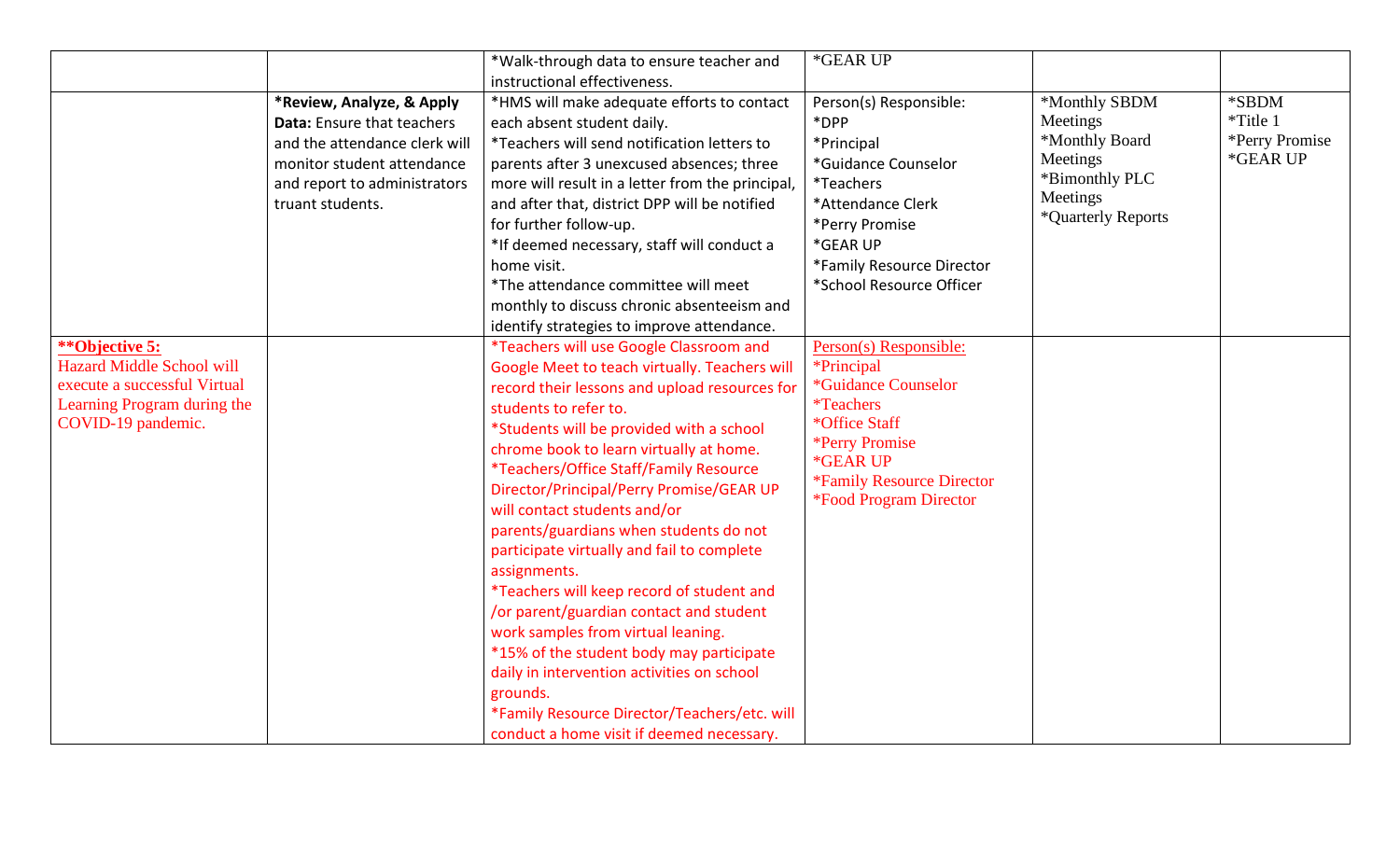| *The food program will continue during         |  |
|------------------------------------------------|--|
| virtual learning, so families in need can have |  |
| meals.                                         |  |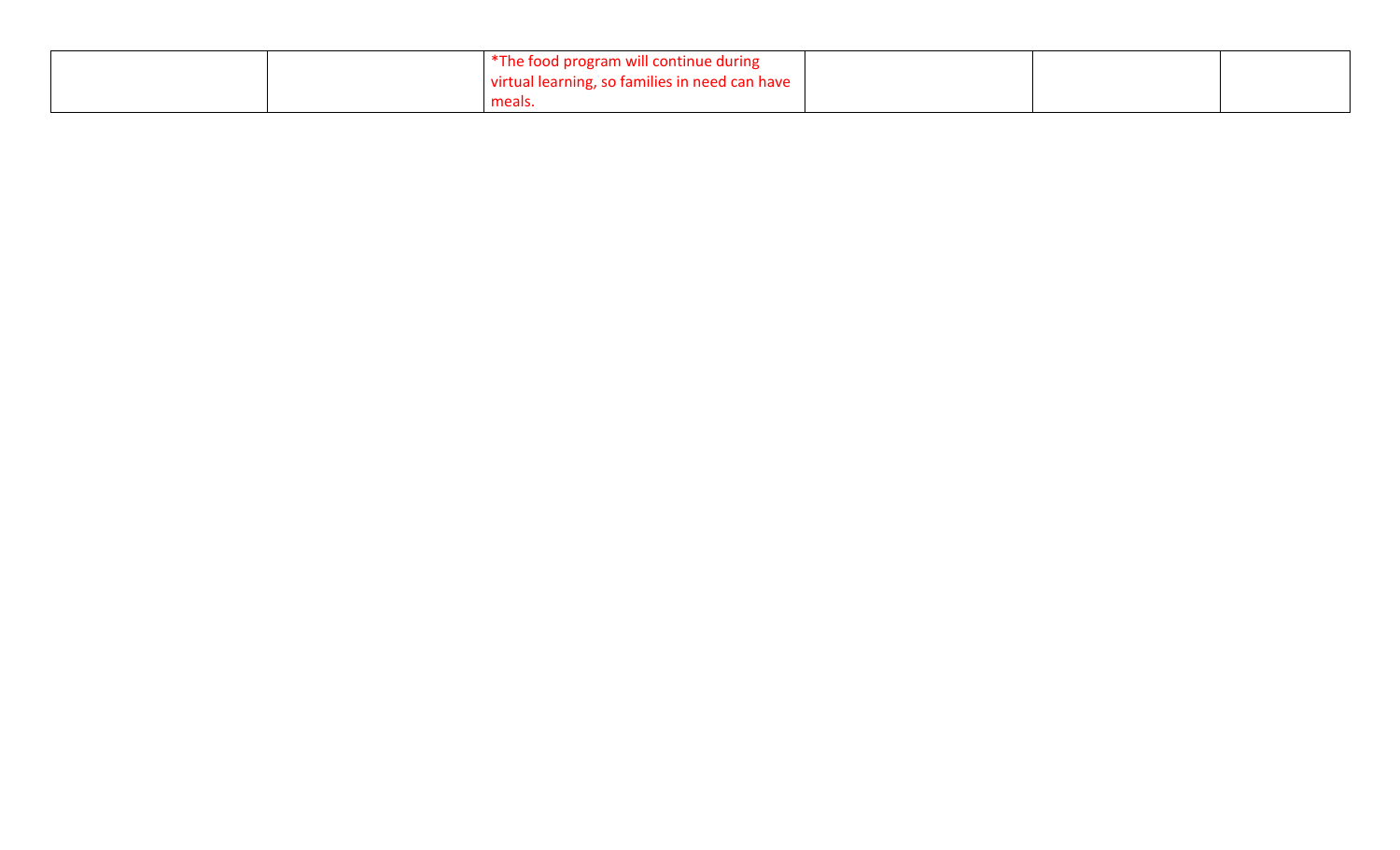## **2: Separate Academic Indicator (Science, Social Studies, Writing) Goal 2: By 2024, Hazard Middle School will increase the combined Science, Social Studies, & Writing percentage of proficient/distinguished students from**

| 44.20% to 52.57%. Separately, Science from 28.80% to 39.48%, Social Studies from 61.60% to 67.36%, and Writing from 42.20% to 50.87%. |                                                                               |                                                                   |  |  |  |
|---------------------------------------------------------------------------------------------------------------------------------------|-------------------------------------------------------------------------------|-------------------------------------------------------------------|--|--|--|
| Which Strategy will the district use to address this goal? (The                                                                       | Which Activities will the district deploy based on the strategy or strategies | In the following chart, identify the timeline for the activity or |  |  |  |
| Strategy can be based upon the six Key Core Work Processes                                                                            | chosen? (The links to the Key Core Work Processes activity bank below         | activities, the person(s) responsible for ensuring the fidelity   |  |  |  |
| listed below or another research-based approach. Provide                                                                              | may be a helpful resource. Provide a brief explanation or justification for   | of the activity or activities, and necessary funding to execute   |  |  |  |
| justification and/or attach evidence for why the strategy was                                                                         | <i>the activity.</i>                                                          | the activity or activities.                                       |  |  |  |
| chosen.)                                                                                                                              | KCWP1: Design and Deploy Standards Classroom Activities                       |                                                                   |  |  |  |
| <b>KCWP 1: Design and Deploy Standards</b>                                                                                            | KCWP2: Design and Deliver Instruction Classroom Activities                    |                                                                   |  |  |  |
| <b>KCWP 2: Design and Deliver Instruction</b>                                                                                         | KCWP3: Design and Deliver Assessment Literacy                                 |                                                                   |  |  |  |
| <b>KCWP 3: Design and Deliver Assessment Literacy</b>                                                                                 | <b>Classroom Activities</b>                                                   |                                                                   |  |  |  |
| <b>KCWP 4: Review, Analyze and Apply Data</b>                                                                                         | <b>KCWP4: Review, Analyze and Apply Data Classroom Activities</b>             |                                                                   |  |  |  |
| <b>KCWP 5: Design, Align and Deliver Support</b>                                                                                      | KCWP5: Design, Align and Deliver Support Classroom Activities                 |                                                                   |  |  |  |
| <b>KCWP 6: Establishing Learning Culture and Environment</b>                                                                          | KCWP6: Establishing Learning Culture and Environment                          |                                                                   |  |  |  |
|                                                                                                                                       | <b>Classroom Activities</b>                                                   |                                                                   |  |  |  |

| Objective                                                                                                                                                                                                                                                                                                                                                                                  | <b>Strategy</b>                                                                                                                                 | <b>Activities to Deploy Strategy</b>                                                                                                                                                                                                                                                                                                                                                                                                                                                                                                                                                                                                                                                            | <b>Measure of Success</b>                                                                                                                                                                            | <b>Progress</b><br><b>Monitoring Date &amp;</b><br><b>Notes</b>                                             | <b>Funding</b>                                  |
|--------------------------------------------------------------------------------------------------------------------------------------------------------------------------------------------------------------------------------------------------------------------------------------------------------------------------------------------------------------------------------------------|-------------------------------------------------------------------------------------------------------------------------------------------------|-------------------------------------------------------------------------------------------------------------------------------------------------------------------------------------------------------------------------------------------------------------------------------------------------------------------------------------------------------------------------------------------------------------------------------------------------------------------------------------------------------------------------------------------------------------------------------------------------------------------------------------------------------------------------------------------------|------------------------------------------------------------------------------------------------------------------------------------------------------------------------------------------------------|-------------------------------------------------------------------------------------------------------------|-------------------------------------------------|
| <b>Objective 1:</b><br>By 2021, Hazard Middle<br>School will increase the<br>Science percentage of<br>proficient/distinguished<br>students from 28.80% to<br>32.40%. (7th Grade)<br><b>Objective 2:</b><br>By 2021, Hazard Middle<br>School will increase the<br>Social Studies percentage of<br>proficient/distinguished<br>students from 61.60% to<br>63.50%. (5th Grade & 8th<br>Grade) | *Design & Deliver<br><b>Instruction: Ensure</b><br>congruence is present<br>between standards, learning<br>targets, and assessment<br>measures. | *Professional Development for teachers to<br>ensure teacher effectiveness and student<br>growth.<br>*A Professional Development Plan for<br>Schools will be developed and implemented<br>for the 2020-21 school year.<br>*Lesson Plans & Curriculum Maps will be<br>developed to ensure quality instruction.<br>*Learning Targets aligned with standards will<br>be posted in every classroom to ensure<br>quality instruction.<br>*Students will be formatively assessed daily<br>to ensure mastery and student growth.<br>*Word Walls will be posted in every<br>classroom to build vocabulary.<br>*Analyzing data from KPREP scores &<br>categories in each subject area that needs<br>work. | *KPREP Data<br><i><b>*CERT Data</b></i><br>*MAP Data<br>*Formative Assessment Data<br>Person(s) Responsible:<br>*Principal<br>*Guidance Counselor<br><i>*</i> Teachers<br>*Perry Promise<br>*GEAR UP | *Monthly SBDM<br>Meetings<br>*Monthly Board<br>Meetings<br>*Bimonthly PLC<br>Meetings<br>*Quarterly Reports | *SBDM<br>*Title 1<br>*Perry Promise<br>*GEAR UP |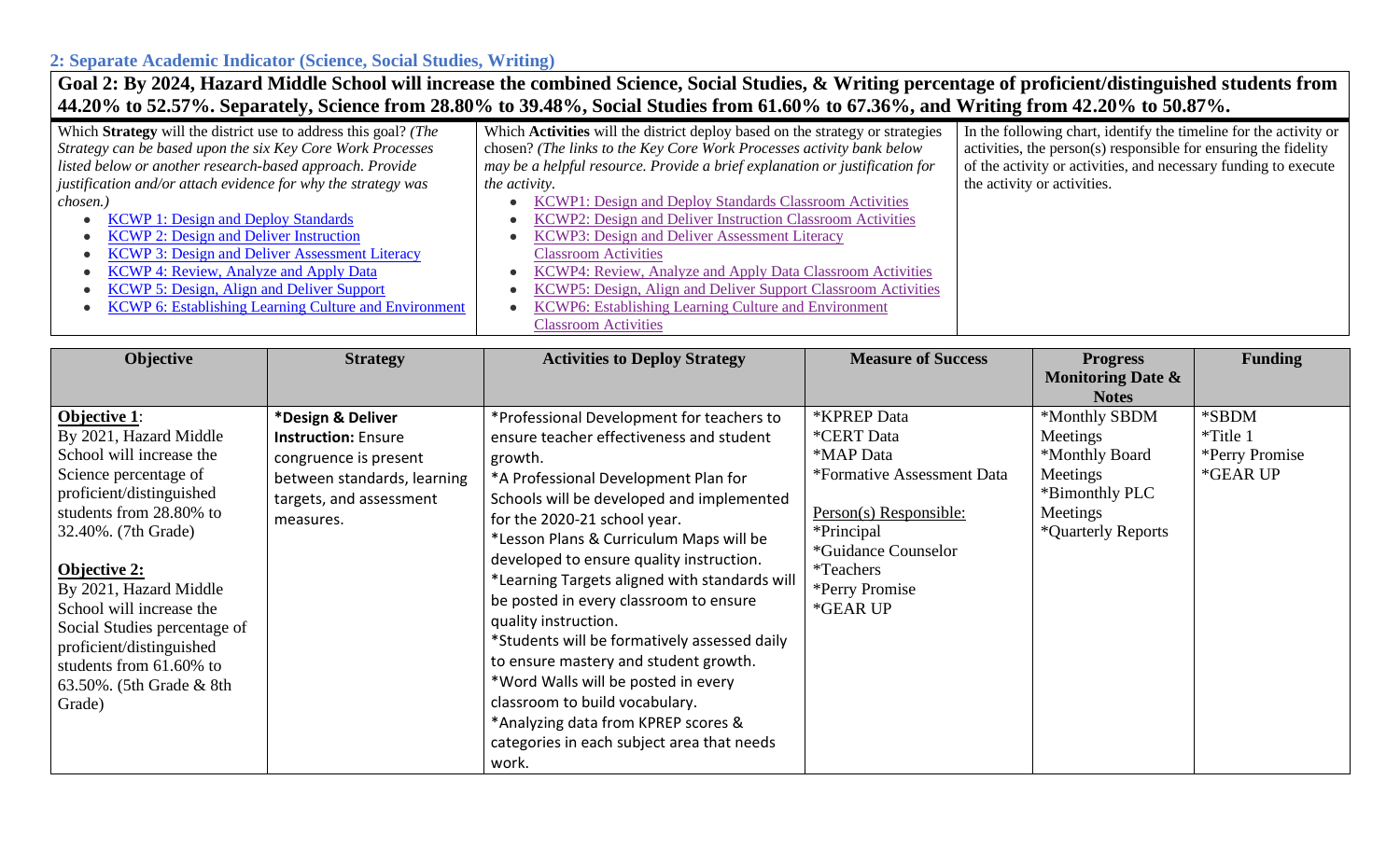| Objective 3:                                          |                                 | *Analyzing data from supplemental             |                           |                            |                |
|-------------------------------------------------------|---------------------------------|-----------------------------------------------|---------------------------|----------------------------|----------------|
| By 2021, Hazard Middle                                |                                 | assessments, such as CERT Assessment and      |                           |                            |                |
| School will increase the                              |                                 | MAP Assessment, to address student needs      |                           |                            |                |
| Writing percentage of                                 |                                 | and develop caseloads and RTI placement for   |                           |                            |                |
| proficient/distinguished                              |                                 | intervention.                                 |                           |                            |                |
| students from 42.20% to                               | *Design & Deliver               | *Offer RTI (Response to Intervention) classes | <b>*RTI Data</b>          | *Monthly SBDM              | *SBDM          |
| 45.10%. (5th Grade & 8th                              | <b>Instruction: Establish</b>   | for student intervention and growth.          | *PBIS Data                | Meetings                   | *Title 1       |
| Grade)                                                | communication protocols for     | *Offer ESS (Extended School Services) for     |                           | *Monthly Board             | *Perry Promise |
|                                                       | parents/guardians regarding     | student intervention and growth.              | Person(s) Responsible:    | Meetings                   | *GEAR UP       |
| Objective 4:                                          | placement and progress in       | *Offer Study Skills class once a week for     | *Principal                | *Bimonthly PLC             |                |
| By 2021, Hazard Middle                                | intervention support            | students to work on assignments, receive      | *Guidance Counselor       | Meetings                   |                |
| School will increase the score                        | systems.                        | intervention, and work on establishing        | <i>*</i> Teachers         | *Quarterly Reports         |                |
| for Separate Academic<br>Indicator from 68.4 (medium) |                                 | effective study skill habits.                 | *Perry Promise            |                            |                |
| to $70.0$ (high).                                     |                                 | *Monthly PBIS meetings to discuss             | *GEAR UP                  |                            |                |
|                                                       |                                 | behavioral interventions and data.            | *Family Resource Director |                            |                |
|                                                       |                                 | *Monthly SBDM Meetings.                       |                           |                            |                |
|                                                       |                                 | *Bi-monthly PLC Meetings.                     |                           |                            |                |
|                                                       |                                 | *Open-House for parents/guardians to have     |                           |                            |                |
|                                                       |                                 | the opportunity to meet with teachers to      |                           |                            |                |
|                                                       |                                 | discuss progress, KPREP scores, CERT/MAP      |                           |                            |                |
|                                                       |                                 | scores, and their child's ILP.                |                           |                            |                |
|                                                       |                                 | *Family Engagement opportunities for          |                           |                            |                |
|                                                       |                                 |                                               |                           |                            |                |
|                                                       |                                 | students and parents/guardians, such as       |                           |                            |                |
|                                                       |                                 | Literacy Night.                               |                           |                            |                |
|                                                       |                                 | *School website for upcoming events and       |                           |                            |                |
|                                                       |                                 | news at HMS.                                  |                           |                            |                |
|                                                       |                                 | *Utilize Perry Promise, GEAR UP, and Family   |                           |                            |                |
|                                                       |                                 | Resource.                                     |                           |                            | *SBDM          |
|                                                       | *Design & Deliver               | *Bi-monthly PLC meetings to determine         | *KPREP Data               | *Monthly SBDM              | *Title 1       |
|                                                       | <b>Instruction:</b> Ensure item | instructional improvements based on           | *CERT Data                | Meetings<br>*Monthly Board | *Perry Promise |
|                                                       | analysis methods are            | student evidence/data and make planning       | *MAP Data                 | Meetings                   | *GEAR UP       |
|                                                       | occurring within PLCs to        | adjustments.                                  | *Walk-through Data        | *Bimonthly PLC             |                |
|                                                       | evaluate instructional          | *Analyzing data from KPREP & CERT/MAP         |                           | Meetings                   |                |
|                                                       | effectiveness and determine     | scores, along with the categories in each     | Person(s) Responsible:    | *Quarterly Reports         |                |
|                                                       | if instructional adjustments    | subject area that needs work.                 | *Principal                |                            |                |
|                                                       | are needed.                     |                                               | *Guidance Counselor       |                            |                |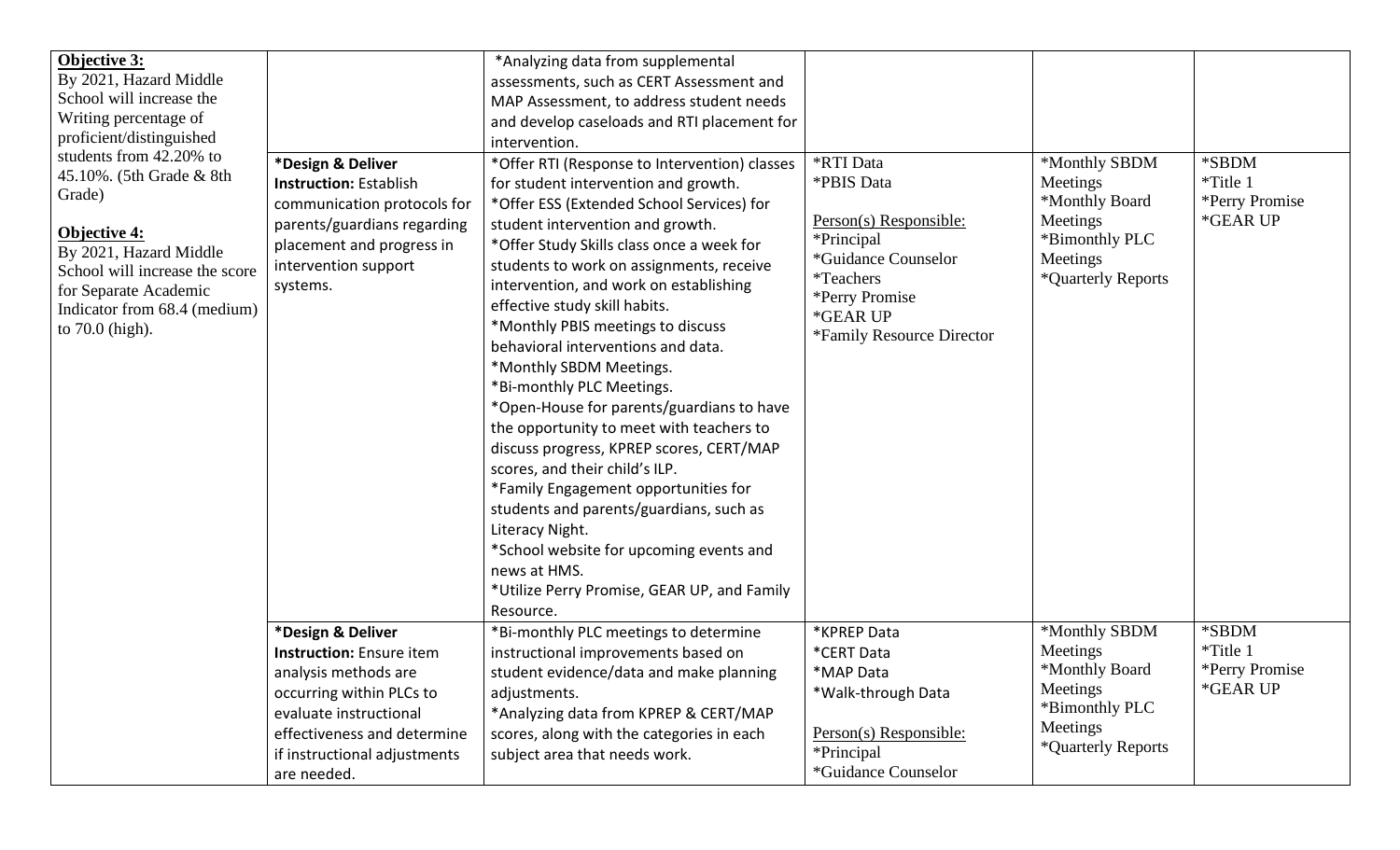|                                  | *SBDM & Board meetings to discuss school-      | <i>*</i> Teachers                                                        |  |
|----------------------------------|------------------------------------------------|--------------------------------------------------------------------------|--|
|                                  | wide progress.                                 | *Perry Promise                                                           |  |
|                                  | *Walk-through data to ensure teacher and       | *GEAR UP                                                                 |  |
|                                  | instructional effectiveness.                   |                                                                          |  |
| **Objective 5:                   | *Teachers will use Google Classroom and        | Person(s) Responsible:                                                   |  |
| <b>Hazard Middle School will</b> | Google Meet to teach virtually. Teachers will  | *Principal                                                               |  |
| execute a successful Virtual     | record their lessons and upload resources for  | *Guidance Counselor                                                      |  |
| Learning Program during the      | students to refer to.                          | <i>*</i> Teachers                                                        |  |
| COVID-19 pandemic.               | *Students will be provided with a school       | *Office Staff                                                            |  |
|                                  | chrome book to learn virtually at home.        | *Perry Promise                                                           |  |
|                                  | *Teachers/Office Staff/Family Resource         | *GEAR UP                                                                 |  |
|                                  | Director/Principal/Perry Promise/GEAR UP       | <i>*Family Resource Director</i><br><i><b>*Food Program Director</b></i> |  |
|                                  | will contact students and/or                   |                                                                          |  |
|                                  | parents/guardians when students do not         |                                                                          |  |
|                                  | participate virtually and fail to complete     |                                                                          |  |
|                                  | assignments.                                   |                                                                          |  |
|                                  | *Teachers will keep record of student and      |                                                                          |  |
|                                  | /or parent/guardian contact and student        |                                                                          |  |
|                                  | work samples from virtual leaning.             |                                                                          |  |
|                                  | *15% of the student body may participate       |                                                                          |  |
|                                  | daily in intervention activities on school     |                                                                          |  |
|                                  | grounds.                                       |                                                                          |  |
|                                  | *Family Resource Director/Teachers/etc. will   |                                                                          |  |
|                                  | conduct a home visit if deemed necessary.      |                                                                          |  |
|                                  | *The food program will continue during         |                                                                          |  |
|                                  | virtual learning, so families in need can have |                                                                          |  |
|                                  | meals.                                         |                                                                          |  |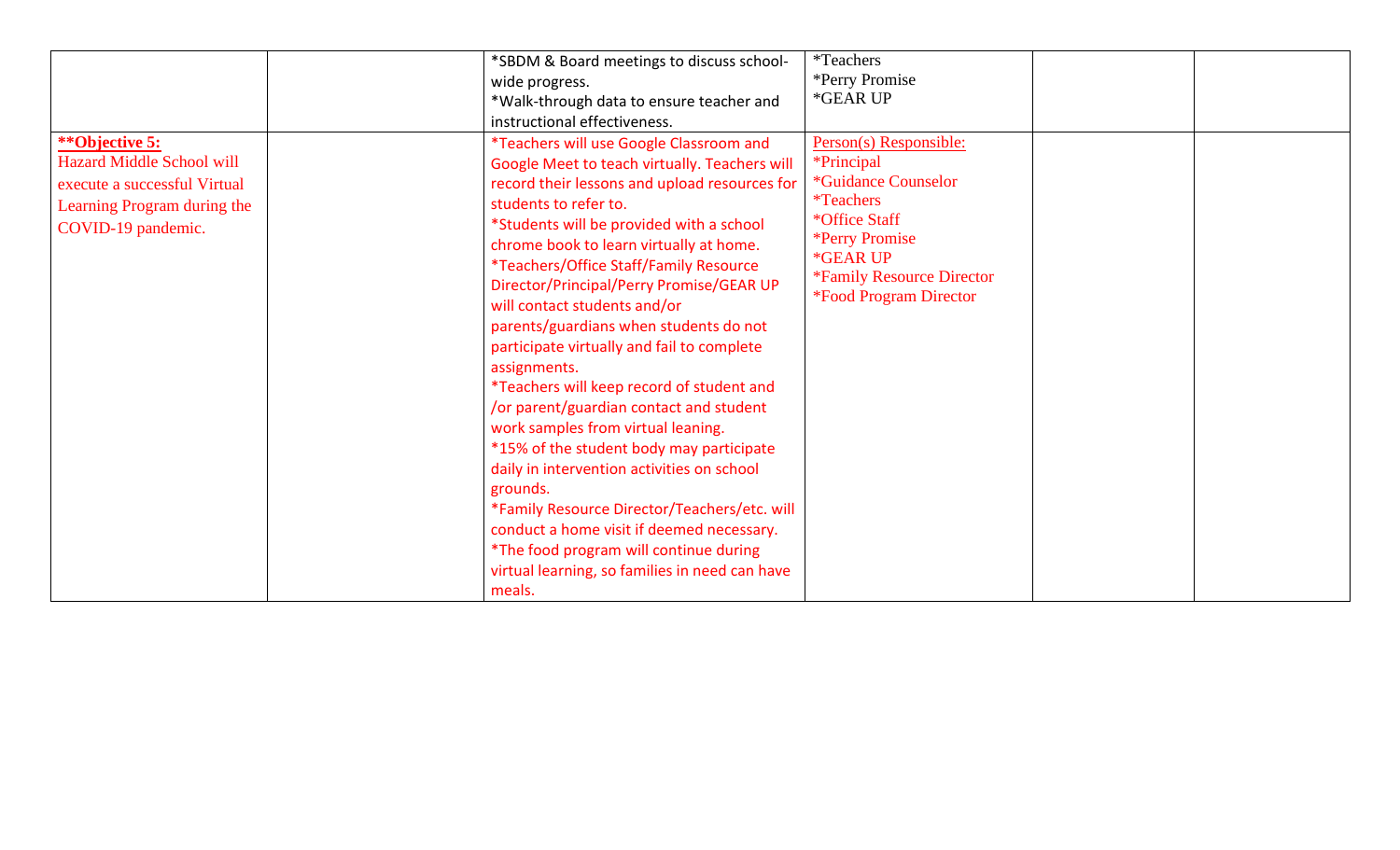# **3: Gap**

| Goal 3: By 2024, Hazard Middle School will increase the average combined reading and math proficiency rates for all students in the Gap Group |                                                                               |                                                                   |  |  |  |
|-----------------------------------------------------------------------------------------------------------------------------------------------|-------------------------------------------------------------------------------|-------------------------------------------------------------------|--|--|--|
| <b>(Economically Disadvantaged)</b> from 40% to 49%.                                                                                          |                                                                               |                                                                   |  |  |  |
| Which Strategy will the district use to address this goal? (The                                                                               | Which Activities will the district deploy based on the strategy or strategies | In the following chart, identify the timeline for the activity or |  |  |  |
| Strategy can be based upon the six Key Core Work Processes                                                                                    | chosen? (The links to the Key Core Work Processes activity bank below         | activities, the person(s) responsible for ensuring the fidelity   |  |  |  |
| listed below or another research-based approach. Provide                                                                                      | may be a helpful resource. Provide a brief explanation or justification for   | of the activity or activities, and necessary funding to execute   |  |  |  |
| justification and/or attach evidence for why the strategy was                                                                                 | the activity.                                                                 | the activity or activities.                                       |  |  |  |
| chosen.)                                                                                                                                      | KCWP1: Design and Deploy Standards Classroom Activities                       |                                                                   |  |  |  |
| <b>KCWP 1: Design and Deploy Standards</b>                                                                                                    | KCWP2: Design and Deliver Instruction Classroom Activities                    |                                                                   |  |  |  |
| <b>KCWP 2: Design and Deliver Instruction</b>                                                                                                 | KCWP3: Design and Deliver Assessment Literacy                                 |                                                                   |  |  |  |
| <b>KCWP 3: Design and Deliver Assessment Literacy</b>                                                                                         | <b>Classroom Activities</b>                                                   |                                                                   |  |  |  |
| <b>KCWP 4: Review, Analyze and Apply Data</b>                                                                                                 | KCWP4: Review, Analyze and Apply Data Classroom Activities                    |                                                                   |  |  |  |
| KCWP 5: Design, Align and Deliver Support                                                                                                     | KCWP5: Design, Align and Deliver Support Classroom Activities                 |                                                                   |  |  |  |
| <b>KCWP 6: Establishing Learning Culture and Environment</b>                                                                                  | KCWP6: Establishing Learning Culture and Environment                          |                                                                   |  |  |  |
|                                                                                                                                               | <b>Classroom Activities</b>                                                   |                                                                   |  |  |  |

| Objective                                                                                                                                                                                                                                                                                                                                                                                                                                                                                 | <b>Strategy</b>                                                                                                                                                                                                           | <b>Activities to Deploy Strategy</b>                                                                                                                                                                                                                                                                                                                                                                                                                                                                                                                                                                                                                                             | <b>Measure of Success</b>                                                                                                                                                                   | <b>Progress Monitoring</b><br>Date & Notes                                                                  | <b>Funding</b>                                  |
|-------------------------------------------------------------------------------------------------------------------------------------------------------------------------------------------------------------------------------------------------------------------------------------------------------------------------------------------------------------------------------------------------------------------------------------------------------------------------------------------|---------------------------------------------------------------------------------------------------------------------------------------------------------------------------------------------------------------------------|----------------------------------------------------------------------------------------------------------------------------------------------------------------------------------------------------------------------------------------------------------------------------------------------------------------------------------------------------------------------------------------------------------------------------------------------------------------------------------------------------------------------------------------------------------------------------------------------------------------------------------------------------------------------------------|---------------------------------------------------------------------------------------------------------------------------------------------------------------------------------------------|-------------------------------------------------------------------------------------------------------------|-------------------------------------------------|
| <b>Objective 1:</b><br>By 2021, Hazard Middle<br>School students in the gap<br>group, Economically<br>Disadvantaged, will increase<br>the combined reading and<br>math percentage of<br>proficient/distinguished from<br>40% to 43%.<br><b>Objective 2:</b><br>By 2021, Hazard Middle<br>School will ensure that<br>students identified with an<br>IEP are receiving services in<br>the least restrictive<br>environment while also<br>ensuring that individual<br>student needs are met. | *Review, Analyze, & Apply<br>Data: Ensure that formative,<br>interim, and summative<br>assessment results, as well as<br>universal screener data, are<br>used appropriately to<br>determine tiered<br>intervention needs. | *Offer RTI classes for student intervention and<br>growth.<br>*Professional Development for teachers to<br>ensure teacher effectiveness and student<br>growth.<br>*A Professional Development Plan for Schools<br>will be developed and implemented for the<br>2020-21 school year.<br>*Analyzing data from KPREP scores &<br>categories that need work.<br>*Analyzing data from supplemental<br>assessments, such as CERT Assessment and<br>MAP Assessment, to address student needs.<br>*Bi-monthly PLC meetings to determine<br>instructional improvements based on student<br>evidence/data and make planning<br>adjustments.<br>*SBDM & Board meetings to discuss progress. | *KPREP Data<br>*CERT Data<br>*MAP Data<br>*RTI Data<br>*Walk-through data<br>Person(s) Responsible:<br>*Principal<br>*Guidance Counselor<br><i>*</i> Teachers<br>*Perry Promise<br>*GEAR UP | *Monthly SBDM<br>Meetings<br>*Monthly Board<br>Meetings<br>*Bimonthly PLC<br>Meetings<br>*Quarterly Reports | *SBDM<br>*Title 1<br>*Perry Promise<br>*GEAR UP |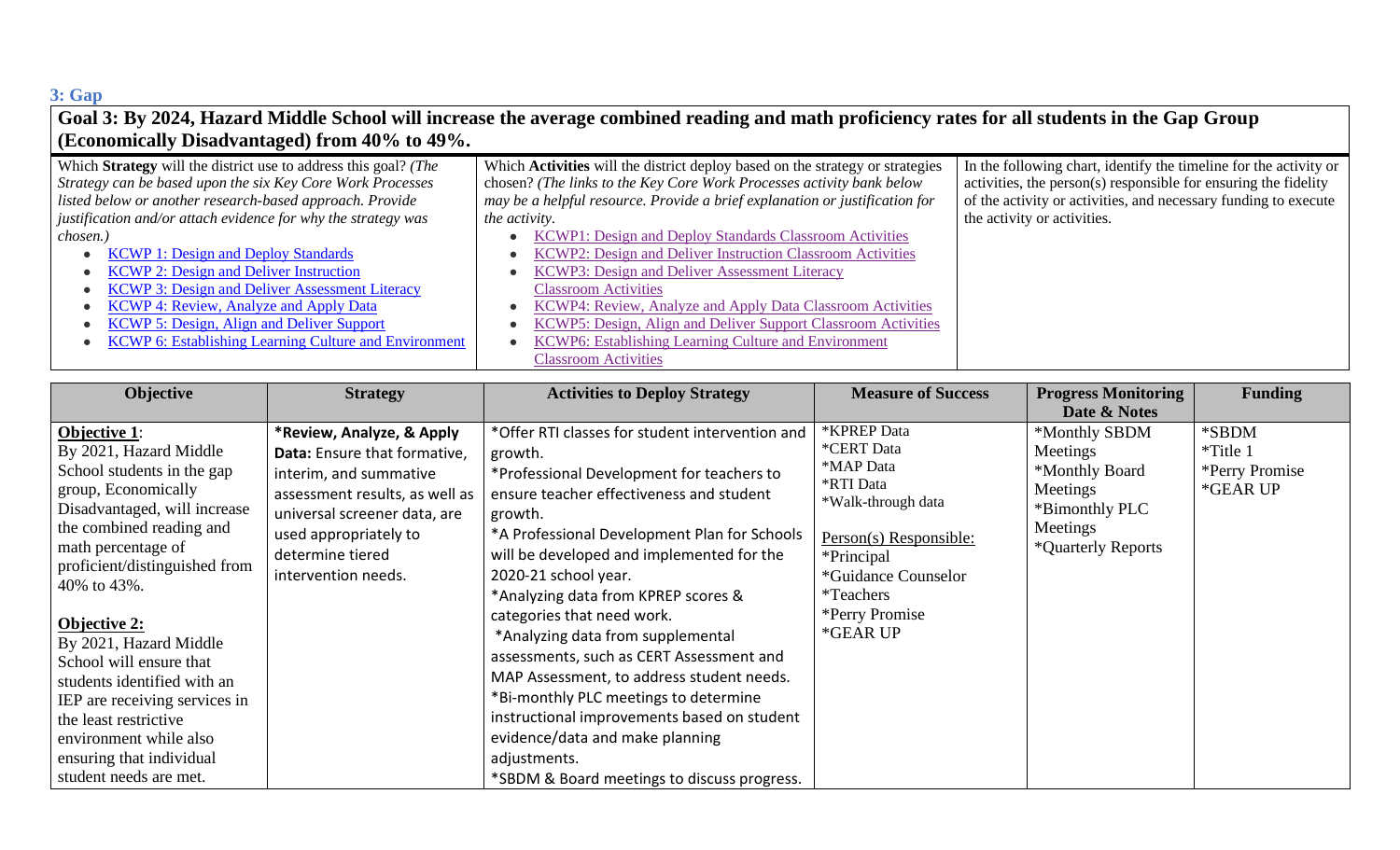|                                                                                                                                                                                                                                                                     | *Walk-through data to ensure teacher and                                                                                                                                                                                                                                                                                                                                                                                                                                                                                                                                                                      |                                                                                                                                          |                                                                                                             |                                                 |
|---------------------------------------------------------------------------------------------------------------------------------------------------------------------------------------------------------------------------------------------------------------------|---------------------------------------------------------------------------------------------------------------------------------------------------------------------------------------------------------------------------------------------------------------------------------------------------------------------------------------------------------------------------------------------------------------------------------------------------------------------------------------------------------------------------------------------------------------------------------------------------------------|------------------------------------------------------------------------------------------------------------------------------------------|-------------------------------------------------------------------------------------------------------------|-------------------------------------------------|
|                                                                                                                                                                                                                                                                     | instructional effectiveness.                                                                                                                                                                                                                                                                                                                                                                                                                                                                                                                                                                                  |                                                                                                                                          |                                                                                                             |                                                 |
|                                                                                                                                                                                                                                                                     | *Perry Promise and GEAR UP Academic                                                                                                                                                                                                                                                                                                                                                                                                                                                                                                                                                                           |                                                                                                                                          |                                                                                                             |                                                 |
|                                                                                                                                                                                                                                                                     | Specialists will target students who scored an                                                                                                                                                                                                                                                                                                                                                                                                                                                                                                                                                                |                                                                                                                                          |                                                                                                             |                                                 |
|                                                                                                                                                                                                                                                                     | Apprentice on the KPREP assessment.                                                                                                                                                                                                                                                                                                                                                                                                                                                                                                                                                                           |                                                                                                                                          |                                                                                                             |                                                 |
| *Review, Analyze, & Apply<br>Data: Assess with formative<br>and summative assessments<br>that are aligned to the<br>standards and learning<br>targets.                                                                                                              | *Professional Development for teachers to<br>ensure teacher effectiveness and student<br>growth.<br>*Analyzing data from KPREP scores &<br>categories in each subject area that needs<br>work.<br>*Analyzing data from supplemental<br>assessments, such as CERT Assessment and<br>MAP Assessment, to address student needs.<br>*Bi-monthly PLC meetings to determine<br>instructional improvements based on student<br>evidence/data and make planning<br>adjustments.<br>*Monthly SBDM & Board meetings to discuss<br>progress.<br>*Walk-through data to ensure teacher and<br>instructional effectiveness. | *KPREP Data<br>*MAP Data<br>*CERT Data<br>*Walk-through Data<br>Person(s) Responsible:<br>*Principal<br>*Guidance Counselor<br>*Teachers | *Monthly SBDM<br>Meetings<br>*Monthly Board<br>Meetings<br>*Bimonthly PLC<br>Meetings<br>*Quarterly Reports | *SBDM<br>*Title 1<br>*Perry Promise<br>*GEAR UP |
| *Review, Analyze, & Apply<br>Data: Develop a clearly<br>defined RTI school/district-<br>wide process with<br>documentation tools,<br>including such information as<br>service frequency,<br>intervention<br>programs/strategies, and<br>progress monitoring checks. | *Offer RTI classes for student intervention and<br>growth.<br>*ESS for student intervention and growth                                                                                                                                                                                                                                                                                                                                                                                                                                                                                                        | *RTI Data<br>*KPREP Data<br>*CERT Data<br>*MAP Data<br>Person(s) Responsible:<br>*Teachers                                               | *Monthly SBDM<br>Meetings<br>*Monthly Board<br>Meetings<br>*Bimonthly PLC<br>Meetings<br>*Quarterly Reports | *SBDM<br>*Title 1<br>*Perry Promise<br>*GEAR UP |
| *Design, Align, Deliver<br><b>Support Processes: Ensure</b><br>that IEP services are                                                                                                                                                                                | *Analyzing data from KPREP scores &<br>categories in each subject area that needs<br>work.                                                                                                                                                                                                                                                                                                                                                                                                                                                                                                                    | *KPREP Data<br>*CERT Data<br>*MAP Data<br>*RTI Data                                                                                      | *Monthly SBDM<br>Meetings                                                                                   | *SBDM<br>*Title 1<br>*Perry Promise             |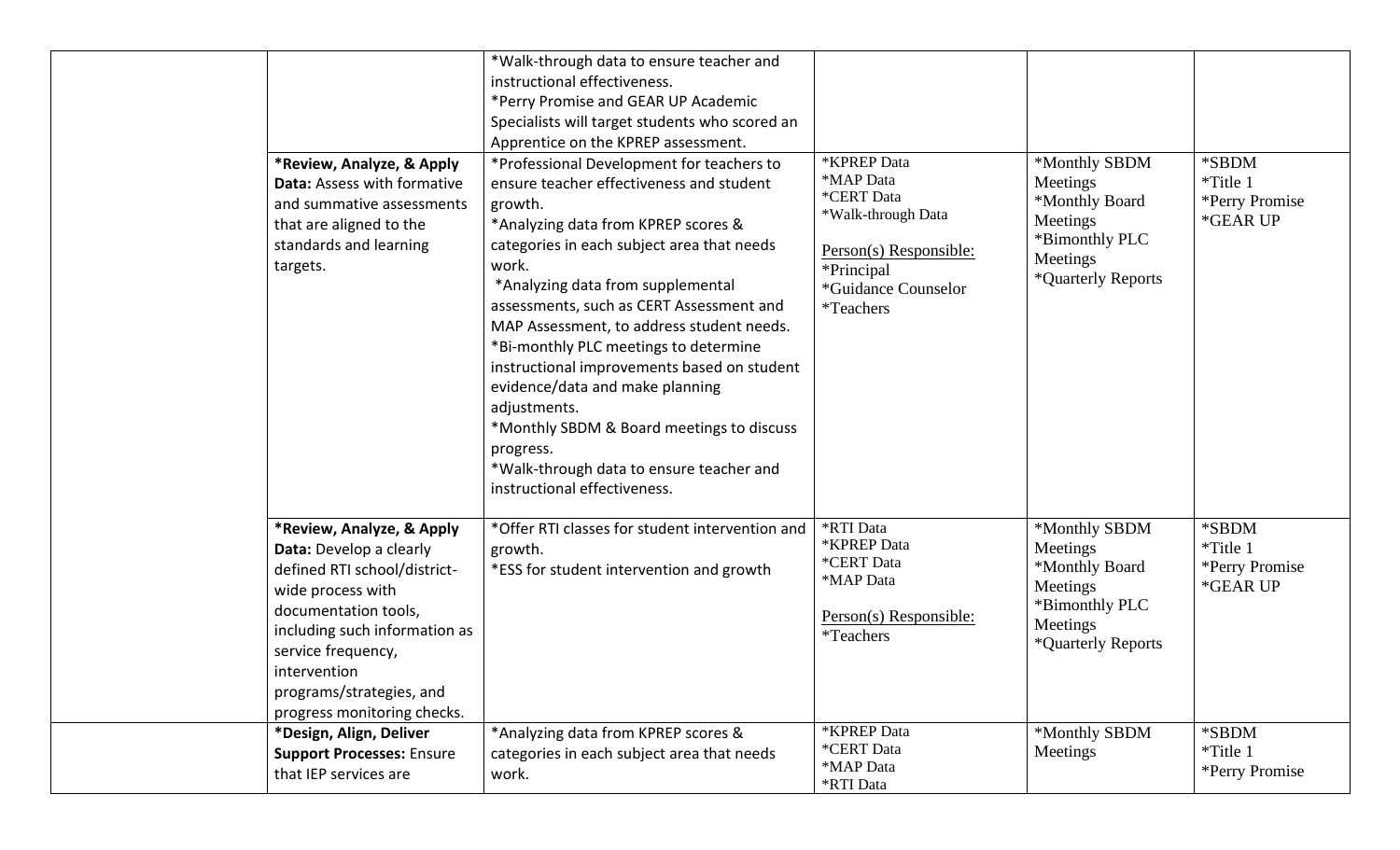|                                                                                                                                         | monitored and appropriately<br>met to maximize student<br>achievement. | *Analyzing data from supplemental<br>assessments, such as CERT Assessment and<br>MAP Assessment, to address student needs.<br>*ARC's will make placement decisions that<br>allow students to be educated in the least<br>restrictive environment with non-disabled<br>peers to the extent appropriate.<br>*Staff will input all required data for students<br>identified with an IEP into Infinite Campus<br>tracking system.                                                                                                                                                                                                                                                                                                                                                                                                                                                                                                  | Person(s) Responsible:<br>Special Ed Director<br>Principal<br><b>Guidance Counselor</b><br>Teachers<br>Special Ed Teachers                                                                                                | *Monthly Board<br>Meetings<br>*Bimonthly PLC<br>Meetings<br>*Quarterly Reports | *GEAR UP |
|-----------------------------------------------------------------------------------------------------------------------------------------|------------------------------------------------------------------------|--------------------------------------------------------------------------------------------------------------------------------------------------------------------------------------------------------------------------------------------------------------------------------------------------------------------------------------------------------------------------------------------------------------------------------------------------------------------------------------------------------------------------------------------------------------------------------------------------------------------------------------------------------------------------------------------------------------------------------------------------------------------------------------------------------------------------------------------------------------------------------------------------------------------------------|---------------------------------------------------------------------------------------------------------------------------------------------------------------------------------------------------------------------------|--------------------------------------------------------------------------------|----------|
| **Objective 3:<br><b>Hazard Middle School will</b><br>execute a successful Virtual<br>Learning Program during the<br>COVID-19 pandemic. |                                                                        | *Teachers will use Google Classroom and<br>Google Meet to teach virtually. Teachers will<br>record their lessons and upload resources for<br>students to refer to.<br>*Students will be provided with a school<br>chrome book to learn virtually at home.<br>*Teachers/Office Staff/Family Resource<br>Director/Principal/Perry Promise/GEAR UP<br>will contact students and/or<br>parents/guardians when students do not<br>participate virtually and fail to complete<br>assignments.<br>*Teachers will keep record of student and /or<br>parent/guardian contact and student work<br>samples from virtual leaning.<br>*15% of the student body may participate<br>daily in intervention activities on school<br>grounds.<br>*Family Resource Director/Teachers/etc. will<br>conduct a home visit if deemed necessary.<br>*The food program will continue during<br>virtual learning, so families in need can have<br>meals. | Person(s) Responsible:<br><i>*Principal</i><br>*Guidance Counselor<br><i>*</i> Teachers<br>*Office Staff<br>*Perry Promise<br>*GEAR UP<br><i><b>*Family Resource Director</b></i><br><i><b>*Food Program Director</b></i> |                                                                                |          |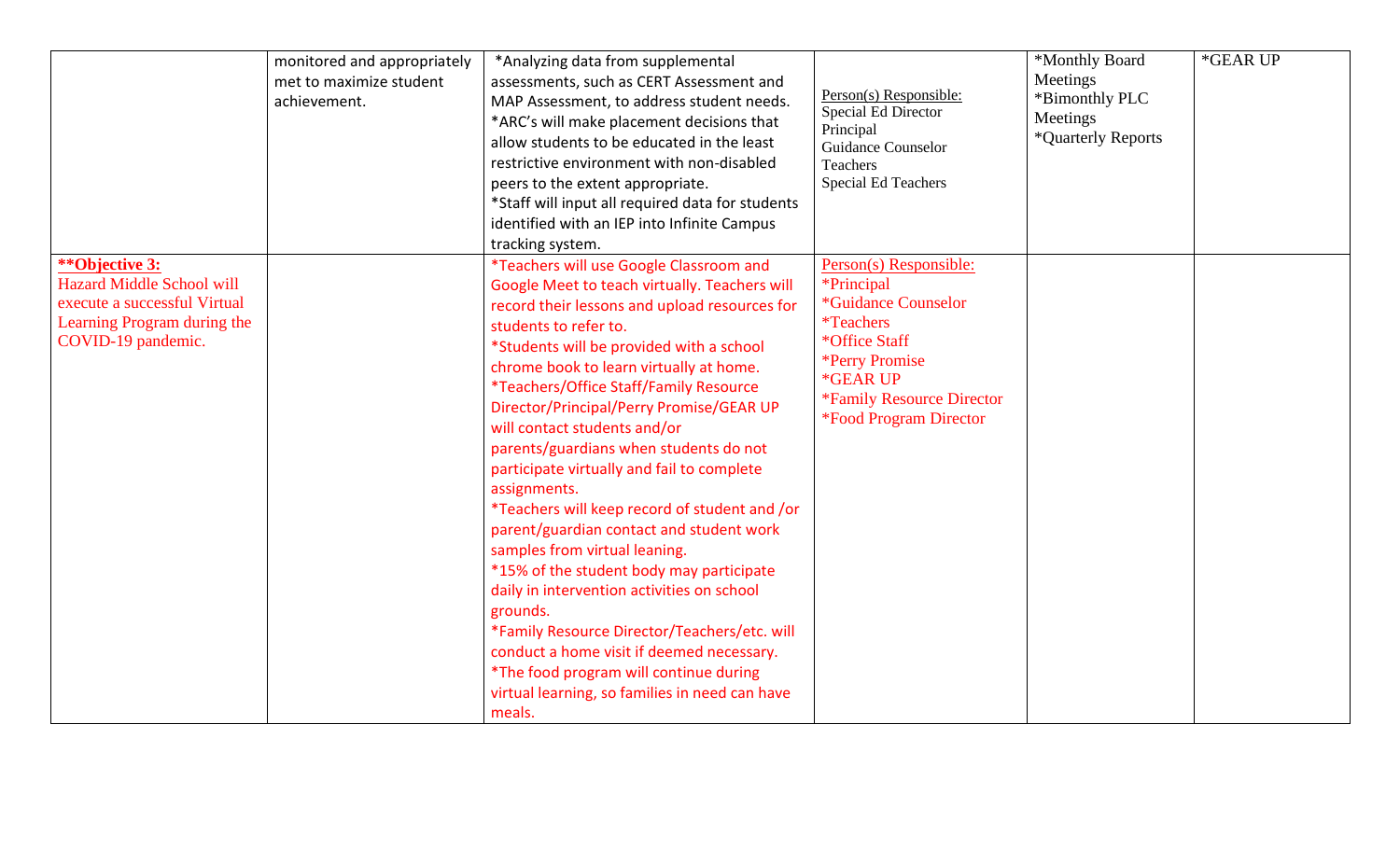### **4: Graduation rate**

# **Goal 4: N/A**

| Which Strategy will the district use to address this goal? (The | Which <b>Activities</b> will the district deploy based on the strategy or strategies | In the following chart, identify the timeline for the activity or |
|-----------------------------------------------------------------|--------------------------------------------------------------------------------------|-------------------------------------------------------------------|
| Strategy can be based upon the six Key Core Work Processes      | chosen? (The links to the Key Core Work Processes activity bank below                | activities, the person(s) responsible for ensuring the fidelity   |
| listed below or another research-based approach. Provide        | may be a helpful resource. Provide a brief explanation or justification for          | of the activity or activities, and necessary funding to execute   |
| justification and/or attach evidence for why the strategy was   | the activity.                                                                        | the activity or activities.                                       |
| chosen.)                                                        | KCWP1: Design and Deploy Standards Classroom Activities                              |                                                                   |
| <b>KCWP 1: Design and Deploy Standards</b>                      | KCWP2: Design and Deliver Instruction Classroom Activities                           |                                                                   |
| <b>KCWP 2: Design and Deliver Instruction</b>                   | KCWP3: Design and Deliver Assessment Literacy                                        |                                                                   |
| <b>KCWP 3: Design and Deliver Assessment Literacy</b>           | <b>Classroom Activities</b>                                                          |                                                                   |
| <b>KCWP 4: Review, Analyze and Apply Data</b>                   | KCWP4: Review, Analyze and Apply Data Classroom Activities                           |                                                                   |
| <b>KCWP 5: Design, Align and Deliver Support</b>                | KCWP5: Design, Align and Deliver Support Classroom Activities                        |                                                                   |
| <b>KCWP 6: Establishing Learning Culture and Environment</b>    | KCWP6: Establishing Learning Culture and Environment                                 |                                                                   |
|                                                                 | <b>Classroom Activities</b>                                                          |                                                                   |

| Objective | <b>Strategy</b> | <b>Activities to Deploy Strategy</b> | <b>Measure of Success</b> | <b>Progress Monitoring Date &amp; Notes</b> | <b>Funding</b> |
|-----------|-----------------|--------------------------------------|---------------------------|---------------------------------------------|----------------|
| N/A       |                 |                                      |                           |                                             |                |
|           |                 |                                      |                           |                                             |                |
|           |                 |                                      |                           |                                             |                |
|           |                 |                                      |                           |                                             |                |
|           |                 |                                      |                           |                                             |                |
|           |                 |                                      |                           |                                             |                |
| N/A       |                 |                                      |                           |                                             |                |
|           |                 |                                      |                           |                                             |                |
|           |                 |                                      |                           |                                             |                |
|           |                 |                                      |                           |                                             |                |
|           |                 |                                      |                           |                                             |                |
|           |                 |                                      |                           |                                             |                |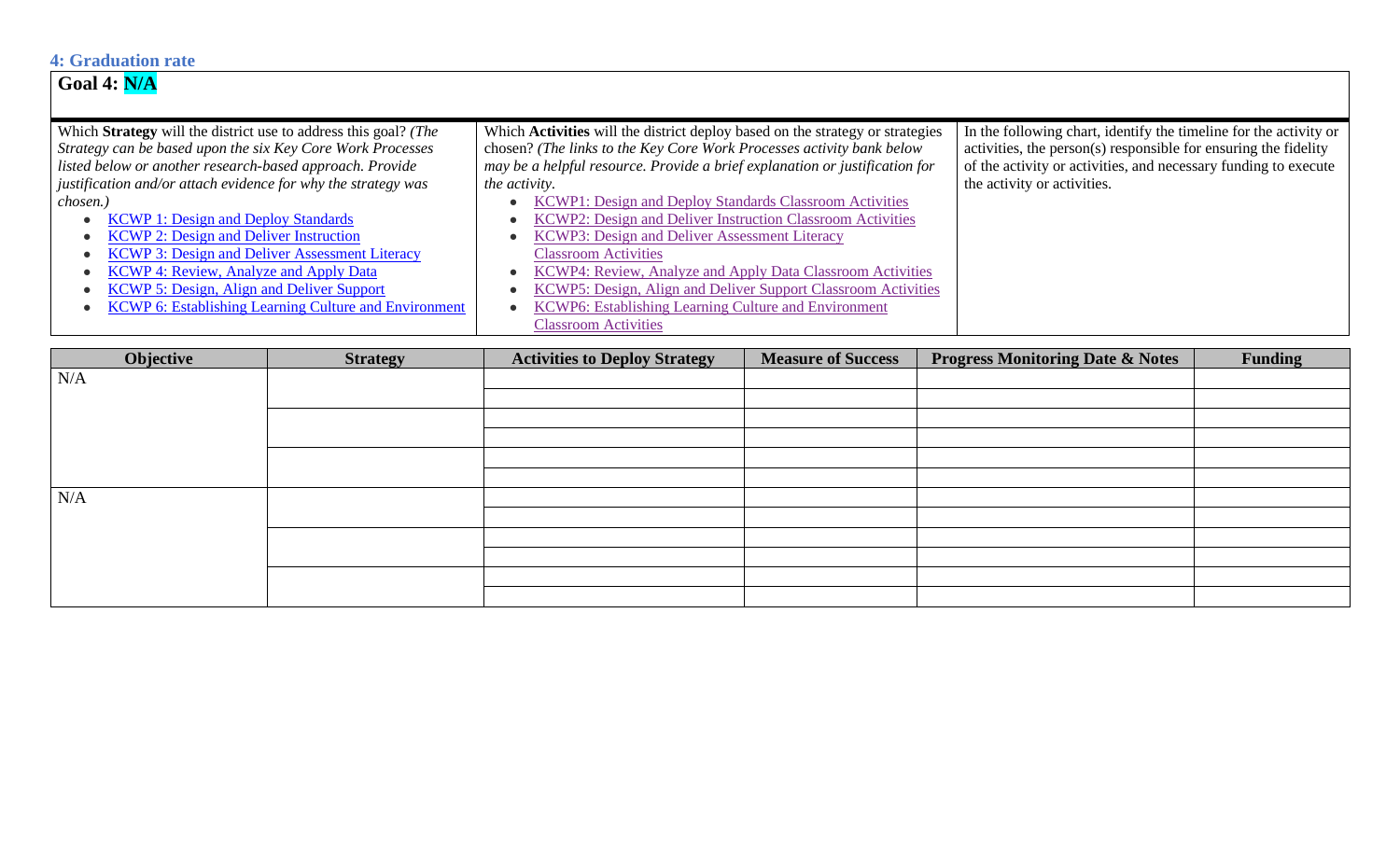### **5: Growth**

## **Goal 5: By 2024, Hazard Middle School will increase the overall student growth score from 54.5 (medium) to 57.0 (high).**

| Which <b>Strategy</b> will the district use to address this goal? ( <i>The</i> | Which <b>Activities</b> will the district deploy based on the strategy or strategies | In the following chart, identify the timeline for the activity or |
|--------------------------------------------------------------------------------|--------------------------------------------------------------------------------------|-------------------------------------------------------------------|
| Strategy can be based upon the six Key Core Work Processes                     | chosen? (The links to the Key Core Work Processes activity bank below                | activities, the person(s) responsible for ensuring the fidelity   |
| listed below or another research-based approach. Provide                       | may be a helpful resource. Provide a brief explanation or justification for          | of the activity or activities, and necessary funding to execute   |
| justification and/or attach evidence for why the strategy was                  | <i>the activity.</i>                                                                 | the activity or activities.                                       |
| chosen.)                                                                       | KCWP1: Design and Deploy Standards Classroom Activities                              |                                                                   |
| <b>KCWP 1: Design and Deploy Standards</b>                                     | KCWP2: Design and Deliver Instruction Classroom Activities                           |                                                                   |
| <b>KCWP 2: Design and Deliver Instruction</b>                                  | KCWP3: Design and Deliver Assessment Literacy                                        |                                                                   |
| <b>KCWP 3: Design and Deliver Assessment Literacy</b>                          | <b>Classroom Activities</b>                                                          |                                                                   |
| <b>KCWP 4: Review, Analyze and Apply Data</b>                                  | <b>KCWP4: Review, Analyze and Apply Data Classroom Activities</b>                    |                                                                   |
| <b>KCWP 5: Design, Align and Deliver Support</b>                               | KCWP5: Design, Align and Deliver Support Classroom Activities                        |                                                                   |
| <b>KCWP 6: Establishing Learning Culture and Environment</b>                   | KCWP6: Establishing Learning Culture and Environment                                 |                                                                   |
|                                                                                | <b>Classroom Activities</b>                                                          |                                                                   |

| *Design & Deliver<br><b>Objective 1:</b><br><b>Assessment Literacy:</b><br>By 2021, Hazard Middle<br>School will increase or<br>Develop a progress<br>maintain the student growth<br>monitoring system to monitor         | *KPREP Assessment data is used to address gaps                                                                                                                                                                                                                                                                                                                                                                                                                                                                                                                                                                                                                                                                                                                                                                                    | <b>KPREP Data</b>                                                                                                                                                                                              | Date & Notes                                                                                                |                                                 |
|---------------------------------------------------------------------------------------------------------------------------------------------------------------------------------------------------------------------------|-----------------------------------------------------------------------------------------------------------------------------------------------------------------------------------------------------------------------------------------------------------------------------------------------------------------------------------------------------------------------------------------------------------------------------------------------------------------------------------------------------------------------------------------------------------------------------------------------------------------------------------------------------------------------------------------------------------------------------------------------------------------------------------------------------------------------------------|----------------------------------------------------------------------------------------------------------------------------------------------------------------------------------------------------------------|-------------------------------------------------------------------------------------------------------------|-------------------------------------------------|
|                                                                                                                                                                                                                           |                                                                                                                                                                                                                                                                                                                                                                                                                                                                                                                                                                                                                                                                                                                                                                                                                                   |                                                                                                                                                                                                                |                                                                                                             |                                                 |
| score in Reading from 59.6<br>$(high)$ to 60.0 (high).<br>student.<br><b>Objective 2:</b><br>By 2021, Hazard Middle<br>School will increase the<br>student growth score in Math<br>from 49.4 (low) to $51.0$<br>(medium). | and student needs.<br>*CERT Assessment is used to evaluate student<br>college readiness on the PreACT. A student On<br>Target has a 50% or higher chance of meeting the<br>standards mastery for each<br>ACT College Readiness Benchmark by grade 11.<br>*MAP Assessment is a supplemental assessment<br>used to address gaps and student needs and predict<br>KRPEP outcome.<br>*IXL has been purchased for supplemental<br>classroom instruction and to evaluate the mastery<br>of standards.<br>*Simple Solutions has been purchased for<br>supplemental classroom instruction.<br>*WIN Learning has been purchased for<br>supplemental classroom instruction.<br>*Digits for supplemental classroom instruction.<br>*Study Island for supplemental classroom<br>instruction.<br>*BrainPOP has been purchased for supplemental | *CERT Data<br>*MAP Data<br>*Data from Supplemental<br>Programs<br>*Summative Assessment Data<br>Person(s) Responsible:<br>*Principal<br>*Guidance Counselor<br><i>*</i> Teachers<br>*Perry Promise<br>*GEAR UP | *Monthly SBDM<br>Meetings<br>*Monthly Board<br>Meetings<br>*Bimonthly PLC<br>Meetings<br>*Quarterly Reports | *SBDM<br>*Title 1<br>*Perry Promise<br>*GEAR UP |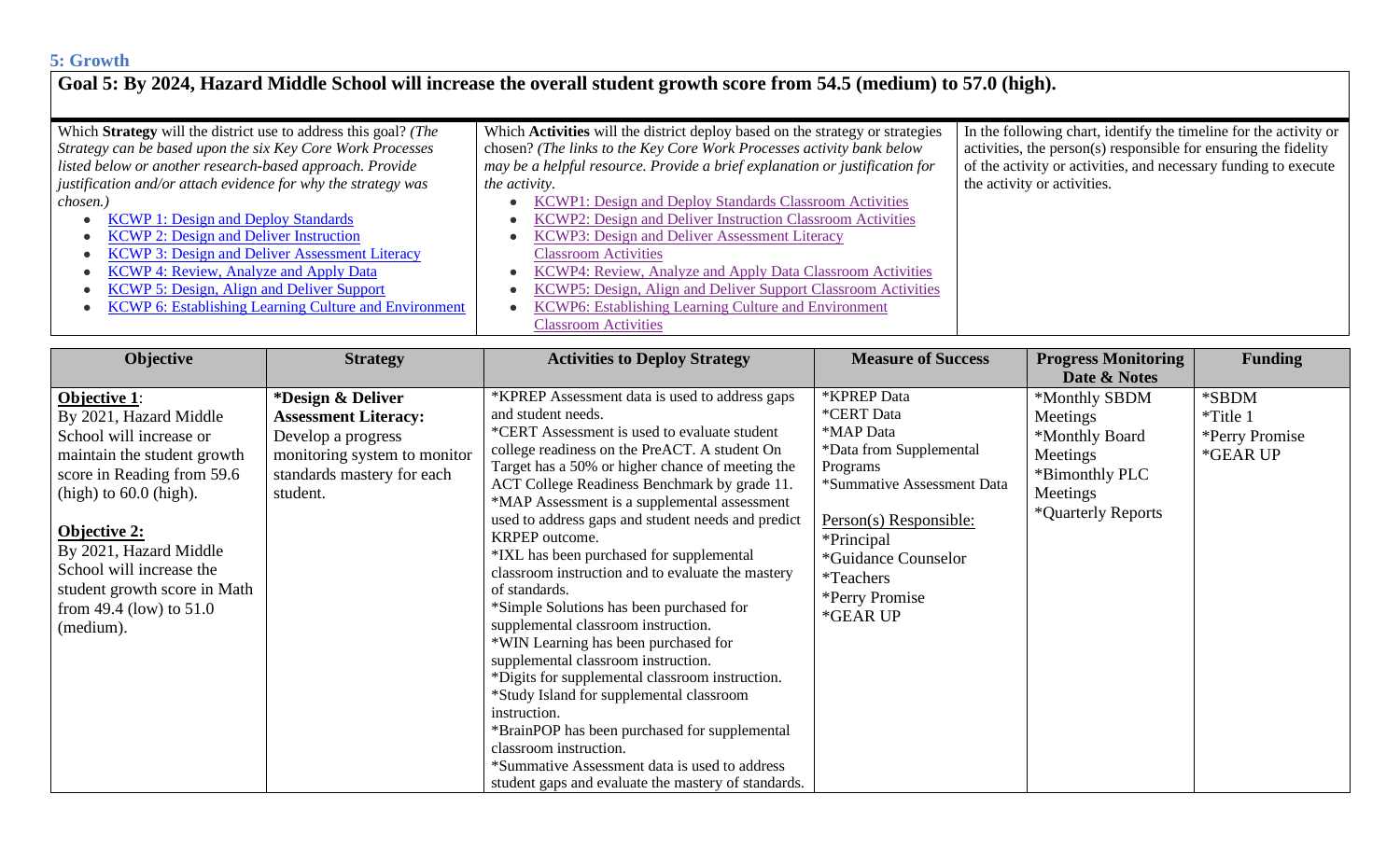|                                                                                                                                         | *Design & Deliver<br><b>Assessment Literacy:</b><br>Develop a tracking system for<br>monitoring of student<br>achievement progress by<br>learning target and by standard. | *Google Classroom to enhance instruction and<br>engage students.<br>*TI-Nspire Calculators to enhance instruction,<br>engage students, and track data for math and<br>science.<br>*Daily Formative Assessments (Students are<br>assessed daily on one standard/learning target).<br>*Daily Technology Integration to enhance<br>instruction and student engagement.<br>*IXL has been purchased for supplemental<br>classroom instruction and to evaluate the mastery<br>of standards.<br>*Simple Solutions has been purchased for<br>supplemental classroom instruction.<br>*Study Island has been purchased for supplemental<br>classroom instruction.<br>*WIN Learning has been purchased for<br>supplemental classroom instruction.<br>*Digits or supplemental classroom instruction.<br>*Google Classroom to track student achievement<br>and behavior. | *Formative Assessment Data<br>*Data from Supplemental<br>Programs<br>Person(s) Responsible:<br>*Teachers<br>*Perry Promise<br>*GEAR UP                                                                                   | *Monthly SBDM<br>Meetings<br>*Monthly Board<br>Meetings<br>*Bimonthly PLC<br>Meetings<br>*Quarterly Reports | *SBDM<br>*Title 1<br>*Perry Promise<br>*GEAR UP |
|-----------------------------------------------------------------------------------------------------------------------------------------|---------------------------------------------------------------------------------------------------------------------------------------------------------------------------|-------------------------------------------------------------------------------------------------------------------------------------------------------------------------------------------------------------------------------------------------------------------------------------------------------------------------------------------------------------------------------------------------------------------------------------------------------------------------------------------------------------------------------------------------------------------------------------------------------------------------------------------------------------------------------------------------------------------------------------------------------------------------------------------------------------------------------------------------------------|--------------------------------------------------------------------------------------------------------------------------------------------------------------------------------------------------------------------------|-------------------------------------------------------------------------------------------------------------|-------------------------------------------------|
|                                                                                                                                         | *Design & Deliver<br><b>Assessment Literacy: Ensure</b><br>that all assessments produce<br>accurate evidence.                                                             | *KPREP Assessment<br>*CERT Assessment<br>*MAP Assessment<br>*Summative Assessments                                                                                                                                                                                                                                                                                                                                                                                                                                                                                                                                                                                                                                                                                                                                                                          | *KPREP Data<br>*CERT Data<br>*MAP Data<br>*Summative Assessment Data<br>Person(s) Responsible:<br>*Principal<br>*Guidance Counselor<br>*Teachers                                                                         | *Monthly SBDM<br>Meetings<br>*Monthly Board<br>Meetings<br>*Bimonthly PLC<br>Meetings<br>*Quarterly Reports | *SBDM<br>*Title 1<br>*Perry Promise<br>*GEAR UP |
| **Objective 3:<br><b>Hazard Middle School will</b><br>execute a successful Virtual<br>Learning Program during the<br>COVID-19 pandemic. |                                                                                                                                                                           | *Teachers will use Google Classroom and<br>Google Meet to teach virtually. Teachers will<br>record their lessons and upload resources for<br>students to refer to.<br>*Students will be provided with a school<br>chrome book to learn virtually at home.<br>*Teachers/Office Staff/Family Resource<br>Director/Principal/Perry Promise/GEAR UP<br>will contact students and/or<br>parents/guardians when students do not                                                                                                                                                                                                                                                                                                                                                                                                                                   | Person(s) Responsible:<br><i>*Principal</i><br><i><b>*Guidance Counselor</b></i><br><i>*Teachers</i><br>*Office Staff<br>*Perry Promise<br>*GEAR UP<br>*Family Resource Director<br><i><b>*Food Program Director</b></i> |                                                                                                             |                                                 |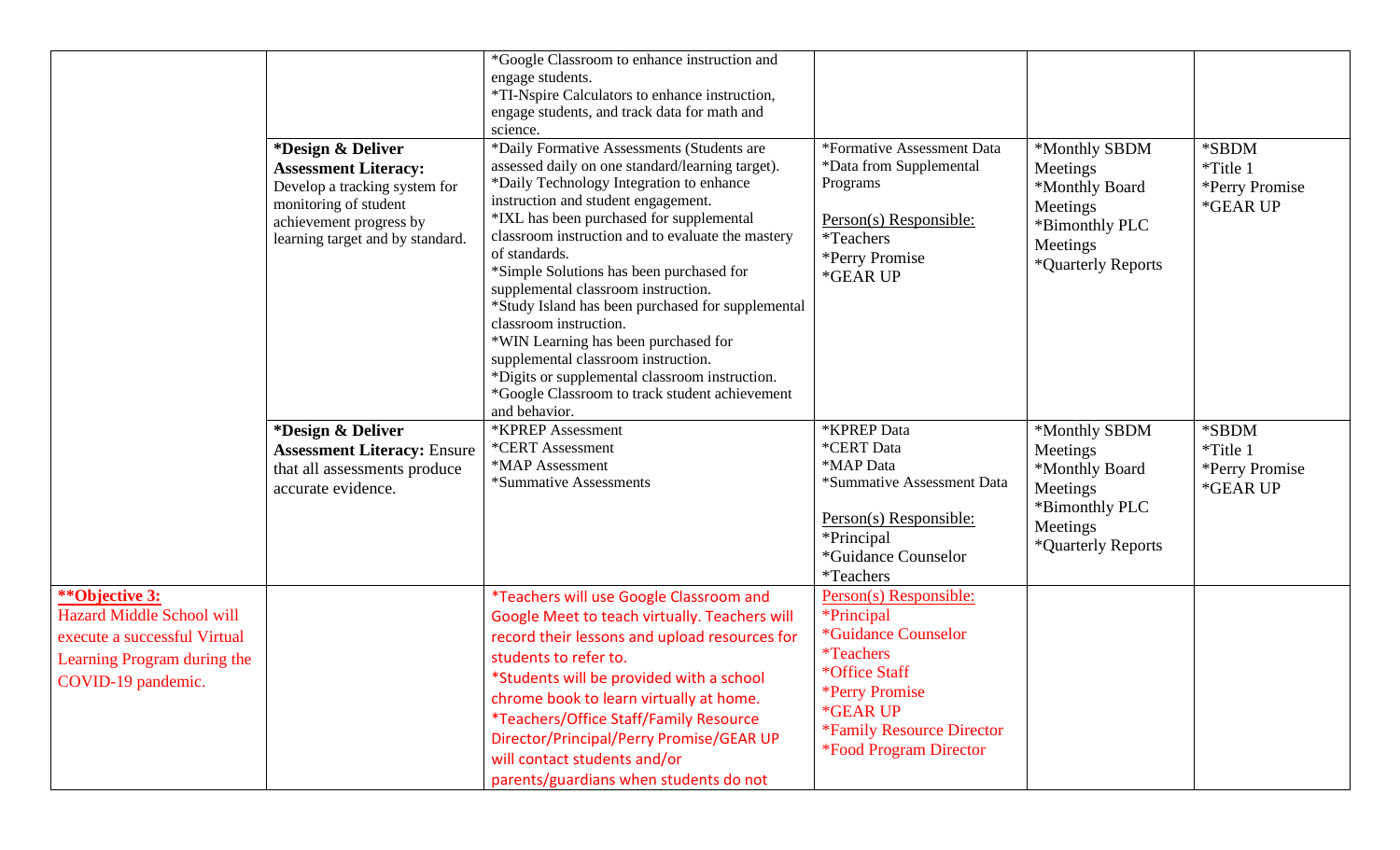| participate virtually and fail to complete     |  |  |
|------------------------------------------------|--|--|
| assignments.                                   |  |  |
| *Teachers will keep record of student and /or  |  |  |
| parent/guardian contact and student work       |  |  |
| samples from virtual leaning.                  |  |  |
| *15% of the student body may participate       |  |  |
| daily in intervention activities on school     |  |  |
| grounds.                                       |  |  |
| *Family Resource Director/Teachers/etc. will   |  |  |
| conduct a home visit if deemed necessary.      |  |  |
| *The food program will continue during         |  |  |
| virtual learning, so families in need can have |  |  |
| meals.                                         |  |  |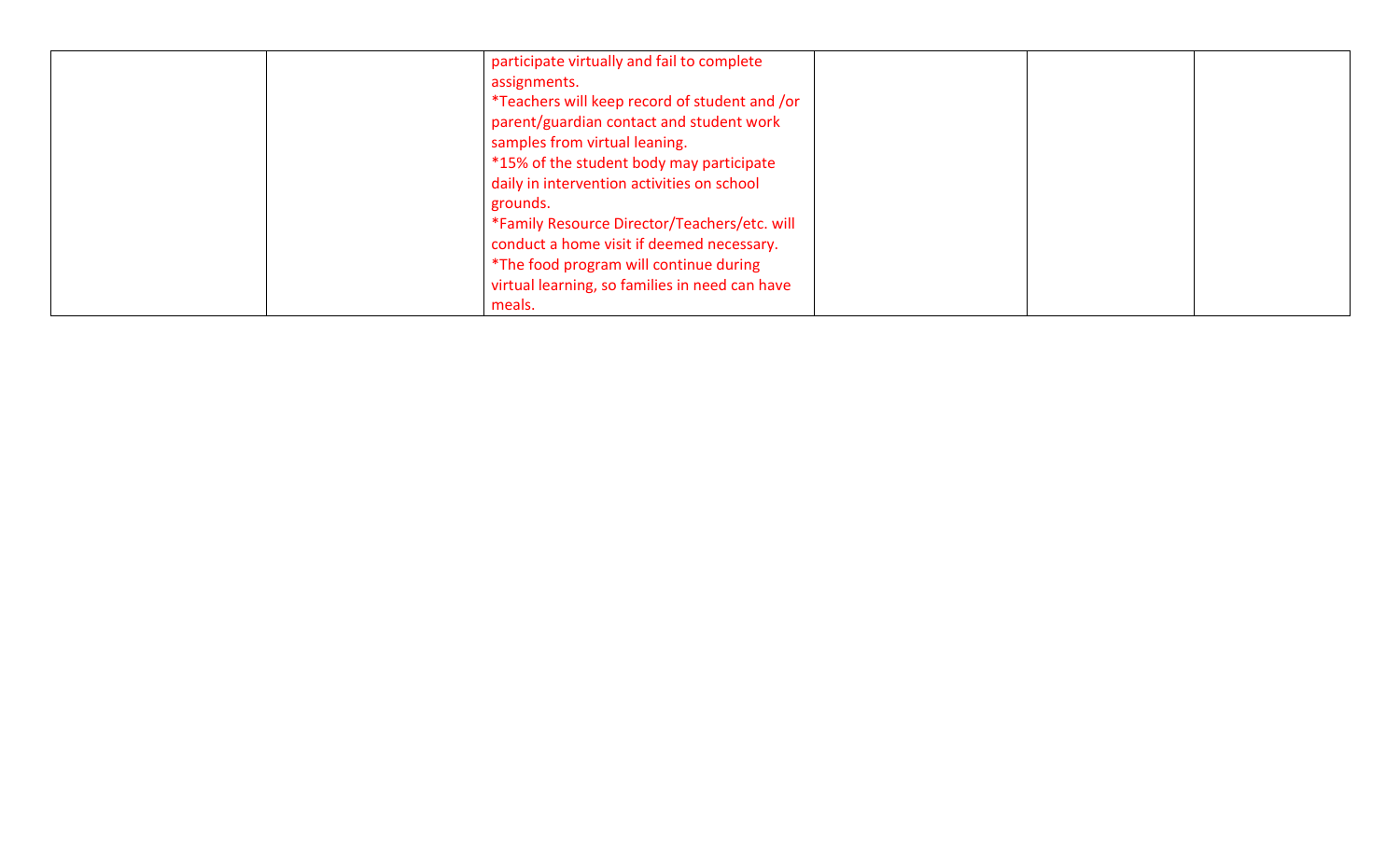### **6: Transition Readiness**

## **Goal 6: Hazard Middle School will increase the percentage of students who are College and Career Ready by 2024.**

| Which Strategy will the district use to address this goal? (The | Which <b>Activities</b> will the district deploy based on the strategy or strategies | In the following chart, identify the timeline for the activity or |
|-----------------------------------------------------------------|--------------------------------------------------------------------------------------|-------------------------------------------------------------------|
| Strategy can be based upon the six Key Core Work Processes      | chosen? (The links to the Key Core Work Processes activity bank below                | activities, the person(s) responsible for ensuring the fidelity   |
| listed below or another research-based approach. Provide        | may be a helpful resource. Provide a brief explanation or justification for          | of the activity or activities, and necessary funding to execute   |
| justification and/or attach evidence for why the strategy was   | the activity.                                                                        | the activity or activities.                                       |
| chosen.)                                                        | KCWP1: Design and Deploy Standards Classroom Activities                              |                                                                   |
| <b>KCWP 1: Design and Deploy Standards</b>                      | KCWP2: Design and Deliver Instruction Classroom Activities                           |                                                                   |
| <b>KCWP 2: Design and Deliver Instruction</b>                   | KCWP3: Design and Deliver Assessment Literacy                                        |                                                                   |
| <b>KCWP 3: Design and Deliver Assessment Literacy</b>           | <b>Classroom Activities</b>                                                          |                                                                   |
| <b>KCWP 4: Review, Analyze and Apply Data</b>                   | <b>KCWP4: Review, Analyze and Apply Data Classroom Activities</b>                    |                                                                   |
| <b>KCWP 5: Design, Align and Deliver Support</b>                | <b>KCWP5: Design, Align and Deliver Support Classroom Activities</b>                 |                                                                   |
| <b>KCWP 6: Establishing Learning Culture and Environment</b>    | KCWP6: Establishing Learning Culture and Environment                                 |                                                                   |
|                                                                 | <b>Classroom Activities</b>                                                          |                                                                   |

| Objective                                                                                                                              | <b>Strategy</b>                                                                                                                          | <b>Activities to Deploy Strategy</b>                                                                                                                                                                                                                                                                                                                                                                                                                                                                                             | <b>Measure of Success</b>                                                                                                                                                  | <b>Progress Monitoring</b>                                                                                  | <b>Funding</b>                                  |
|----------------------------------------------------------------------------------------------------------------------------------------|------------------------------------------------------------------------------------------------------------------------------------------|----------------------------------------------------------------------------------------------------------------------------------------------------------------------------------------------------------------------------------------------------------------------------------------------------------------------------------------------------------------------------------------------------------------------------------------------------------------------------------------------------------------------------------|----------------------------------------------------------------------------------------------------------------------------------------------------------------------------|-------------------------------------------------------------------------------------------------------------|-------------------------------------------------|
|                                                                                                                                        |                                                                                                                                          |                                                                                                                                                                                                                                                                                                                                                                                                                                                                                                                                  |                                                                                                                                                                            | Date & Notes                                                                                                |                                                 |
| <b>Objective 1:</b><br>By 2021, Hazard Middle<br>School will increase the<br>percentage of students who<br>are College & Career Ready. | *Review, Analyze, & Apply<br>Data: Create and monitor a<br>"Watch (Cusp) List" for<br>students performing below<br>proficiency.          | KPREP Assessment data is used to address gaps<br>and student needs.<br>*CERT Assessment is used to evaluate student<br>college readiness on the PreACT. A student On<br>Target has a 50% or higher chance of meeting the<br>ACT College Readiness Benchmark by grade 11.<br>*MAP Assessment is a supplemental assessment<br>used to address gaps and student needs and<br>predict KRPEP outcome.<br>*Perry Promise and GEAR UP Academic<br>Specialists will target students who scored an<br>Apprentice on the KPREP assessment. | <b>*KPREP</b> Data<br>*CERT Data<br>*MAP Data<br>Person(s) Responsible:<br>*Principal<br>*Guidance Counselor<br>*Perry Promise<br>*GEAR UP                                 | *Monthly SBDM<br>Meetings<br>*Monthly Board<br>Meetings<br>*Bimonthly PLC<br>Meetings<br>*Quarterly Reports | *SBDM<br>*Title 1<br>*Perry Promise<br>*GEAR UP |
|                                                                                                                                        | *Review, Analyze, & Apply<br>Data: Implement student<br>participation in conducting<br>student-led data conferences and<br>goal setting. | *Data Day: Students will participate in a Data<br>Day where they will analyze their own data by<br>completed a chart and setting growth goals.<br>*ILP (Individual Learning Plan) is a tool<br>designed to help students bring together their<br>academic achievements, extracurricular<br>experiences, and career $\&$ education exploration<br>activities.<br>*WIN Learning has been purchased for<br>supplemental classroom instruction and for<br>College & Career Readiness.                                                | *ILP Completion<br>*WIN Data<br>*8 <sup>th</sup> Grade Careers Classes<br>Person(s) Responsible:<br>*Guidance Counselor<br><i>*</i> Teachers<br>*Perry Promise<br>*GEAR UP | *Board Meetings<br><i><b>*SBDM</b></i> Meetings<br>*Quarterly Reports<br><i><b>*PLC Reports</b></i>         | *SBDM<br>*Title 1<br>*Perry Promise<br>*GEAR UP |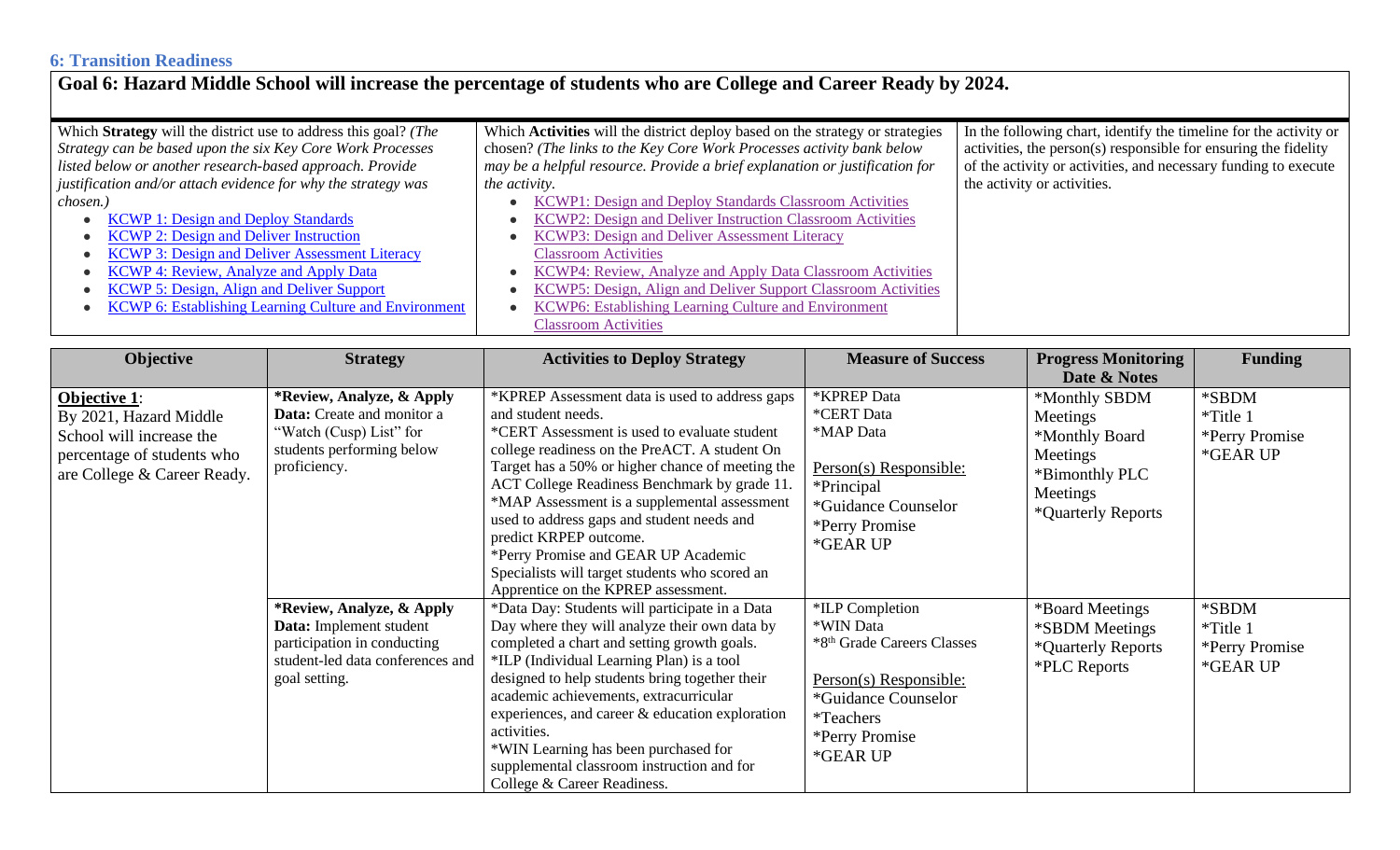| <i>**</i> Objective 2:           | *Review, Analyze, & Apply<br>Data: Ensure that all users of<br>assessment data use information<br>to benefit student learning. | *Goal Setting in Study Skills & Leadership<br>Classes.<br>*8 <sup>th</sup> Grade students will participate in the Career<br>Options Class at Hazard High School, where<br>students are exposed to different career pathways<br>and will receive high school credit for the course.<br>*Utilize Perry Promise & GEAR UP.<br>*KPREP Assessment data is used to address gaps<br>and student needs.<br>*CERT Assessment is used to evaluate student<br>college readiness on the PreACT. A student On<br>Target has a 50% or higher chance of meeting the<br>ACT College Readiness Benchmark by grade 11.<br>*MAP Assessment is a supplemental assessment<br>used to address gaps and student needs and<br>predict KRPEP outcome.<br>*IXL has been purchased for supplemental<br>classroom instruction and to evaluate the mastery<br>of standards.<br>*Simple Solutions has been purchased for<br>supplemental classroom instruction.<br>*WIN Learning has been purchased for<br>supplemental classroom instruction.<br>*Digits for supplemental classroom instruction.<br>*Study Island for supplemental classroom<br>instruction.<br>*Summative Assessment data is used to address<br>student gaps and evaluate the mastery of<br>standards.<br>*Perry Promise and GEAR UP Academic<br>Specialists will target students who scored an<br>Apprentice on the KPREP assessment.<br>*Teachers will use Google Classroom and | *KPREP Data<br>*CERT Data<br>*MAP Data<br>*Data from Supplemental<br>Programs<br>*Summative Assessment Data<br>Person(s) Responsible:<br>*Principal<br>*Guidance Counselor<br><i>*</i> Teachers<br>*Perry Promise<br>*GEAR UP<br>Person(s) Responsible: | *Monthly SBDM<br>Meetings<br>*Monthly Board<br>Meetings<br>*Bimonthly PLC<br>Meetings<br>*Quarterly Reports | *SBDM<br>*Title 1<br>*Perry Promise<br>*GEAR UP |
|----------------------------------|--------------------------------------------------------------------------------------------------------------------------------|-----------------------------------------------------------------------------------------------------------------------------------------------------------------------------------------------------------------------------------------------------------------------------------------------------------------------------------------------------------------------------------------------------------------------------------------------------------------------------------------------------------------------------------------------------------------------------------------------------------------------------------------------------------------------------------------------------------------------------------------------------------------------------------------------------------------------------------------------------------------------------------------------------------------------------------------------------------------------------------------------------------------------------------------------------------------------------------------------------------------------------------------------------------------------------------------------------------------------------------------------------------------------------------------------------------------------------------------------------------------------------------------------------------------------|---------------------------------------------------------------------------------------------------------------------------------------------------------------------------------------------------------------------------------------------------------|-------------------------------------------------------------------------------------------------------------|-------------------------------------------------|
| <b>Hazard Middle School will</b> |                                                                                                                                | Google Meet to teach virtually. Teachers will                                                                                                                                                                                                                                                                                                                                                                                                                                                                                                                                                                                                                                                                                                                                                                                                                                                                                                                                                                                                                                                                                                                                                                                                                                                                                                                                                                         | <i><b>*Principal</b></i>                                                                                                                                                                                                                                |                                                                                                             |                                                 |
| execute a successful Virtual     |                                                                                                                                | record their lessons and upload resources for                                                                                                                                                                                                                                                                                                                                                                                                                                                                                                                                                                                                                                                                                                                                                                                                                                                                                                                                                                                                                                                                                                                                                                                                                                                                                                                                                                         | *Guidance Counselor                                                                                                                                                                                                                                     |                                                                                                             |                                                 |
| Learning Program during the      |                                                                                                                                | students to refer to.                                                                                                                                                                                                                                                                                                                                                                                                                                                                                                                                                                                                                                                                                                                                                                                                                                                                                                                                                                                                                                                                                                                                                                                                                                                                                                                                                                                                 | <i>*Teachers</i>                                                                                                                                                                                                                                        |                                                                                                             |                                                 |
| COVID-19 pandemic.               |                                                                                                                                | *Students will be provided with a school                                                                                                                                                                                                                                                                                                                                                                                                                                                                                                                                                                                                                                                                                                                                                                                                                                                                                                                                                                                                                                                                                                                                                                                                                                                                                                                                                                              | *Office Staff                                                                                                                                                                                                                                           |                                                                                                             |                                                 |
|                                  |                                                                                                                                | chrome book to learn virtually at home.                                                                                                                                                                                                                                                                                                                                                                                                                                                                                                                                                                                                                                                                                                                                                                                                                                                                                                                                                                                                                                                                                                                                                                                                                                                                                                                                                                               | *Perry Promise                                                                                                                                                                                                                                          |                                                                                                             |                                                 |
|                                  |                                                                                                                                | *Teachers/Office Staff/Family Resource                                                                                                                                                                                                                                                                                                                                                                                                                                                                                                                                                                                                                                                                                                                                                                                                                                                                                                                                                                                                                                                                                                                                                                                                                                                                                                                                                                                | *GEAR UP<br>*Family Resource Director                                                                                                                                                                                                                   |                                                                                                             |                                                 |
|                                  |                                                                                                                                | Director/Principal/Perry Promise/GEAR UP                                                                                                                                                                                                                                                                                                                                                                                                                                                                                                                                                                                                                                                                                                                                                                                                                                                                                                                                                                                                                                                                                                                                                                                                                                                                                                                                                                              |                                                                                                                                                                                                                                                         |                                                                                                             |                                                 |
|                                  |                                                                                                                                | will contact students and/or                                                                                                                                                                                                                                                                                                                                                                                                                                                                                                                                                                                                                                                                                                                                                                                                                                                                                                                                                                                                                                                                                                                                                                                                                                                                                                                                                                                          | <i><b>*Food Program Director</b></i>                                                                                                                                                                                                                    |                                                                                                             |                                                 |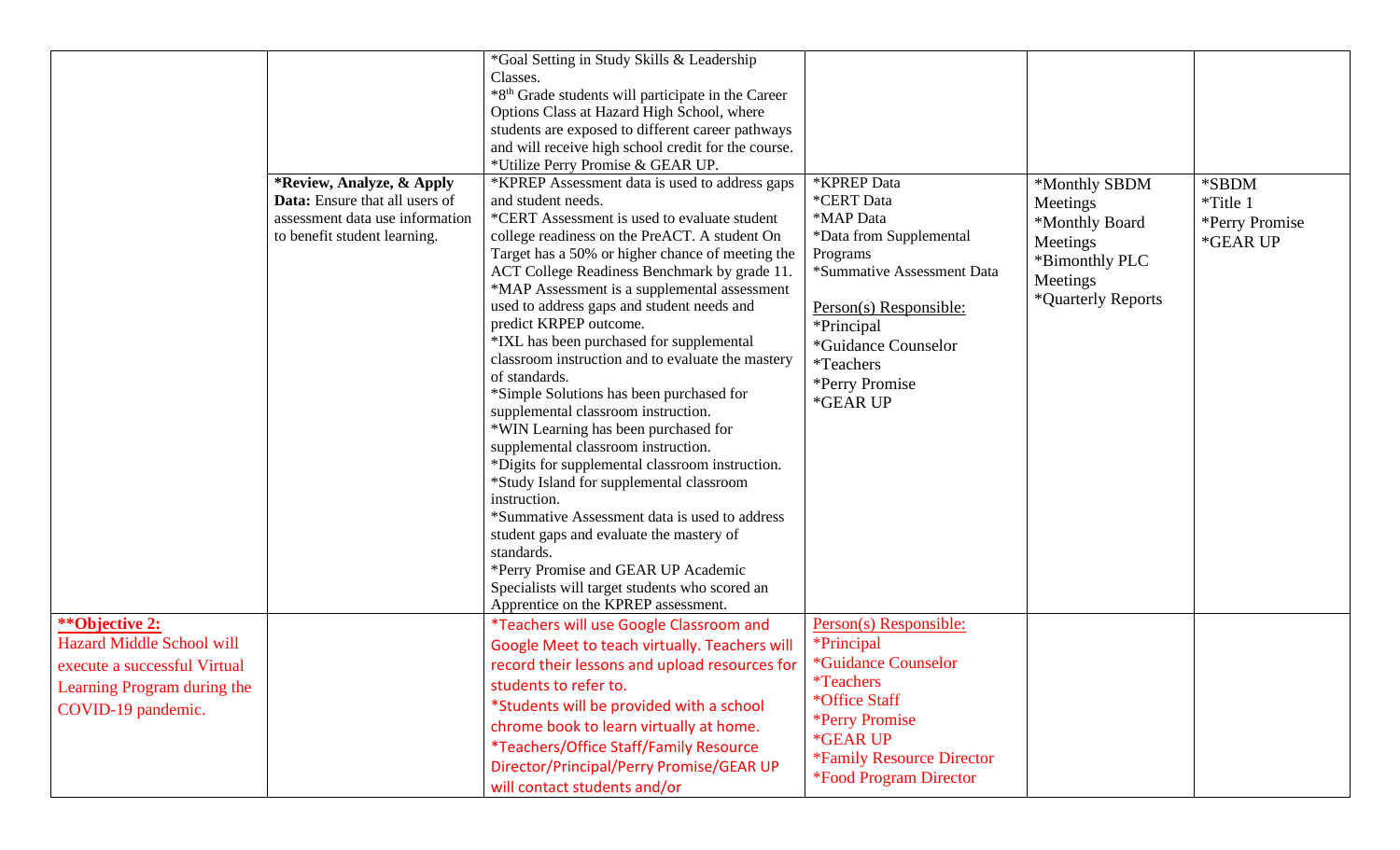| parents/guardians when students do not         |
|------------------------------------------------|
| participate virtually and fail to complete     |
| assignments.                                   |
| *Teachers will keep record of student and      |
| /or parent/guardian contact and student        |
| work samples from virtual leaning.             |
| *15% of the student body may participate       |
| daily in intervention activities on school     |
| grounds.                                       |
| *Family Resource Director/Teachers/etc. will   |
| conduct a home visit if deemed necessary.      |
| *The food program will continue during         |
| virtual learning, so families in need can have |
| meals.                                         |